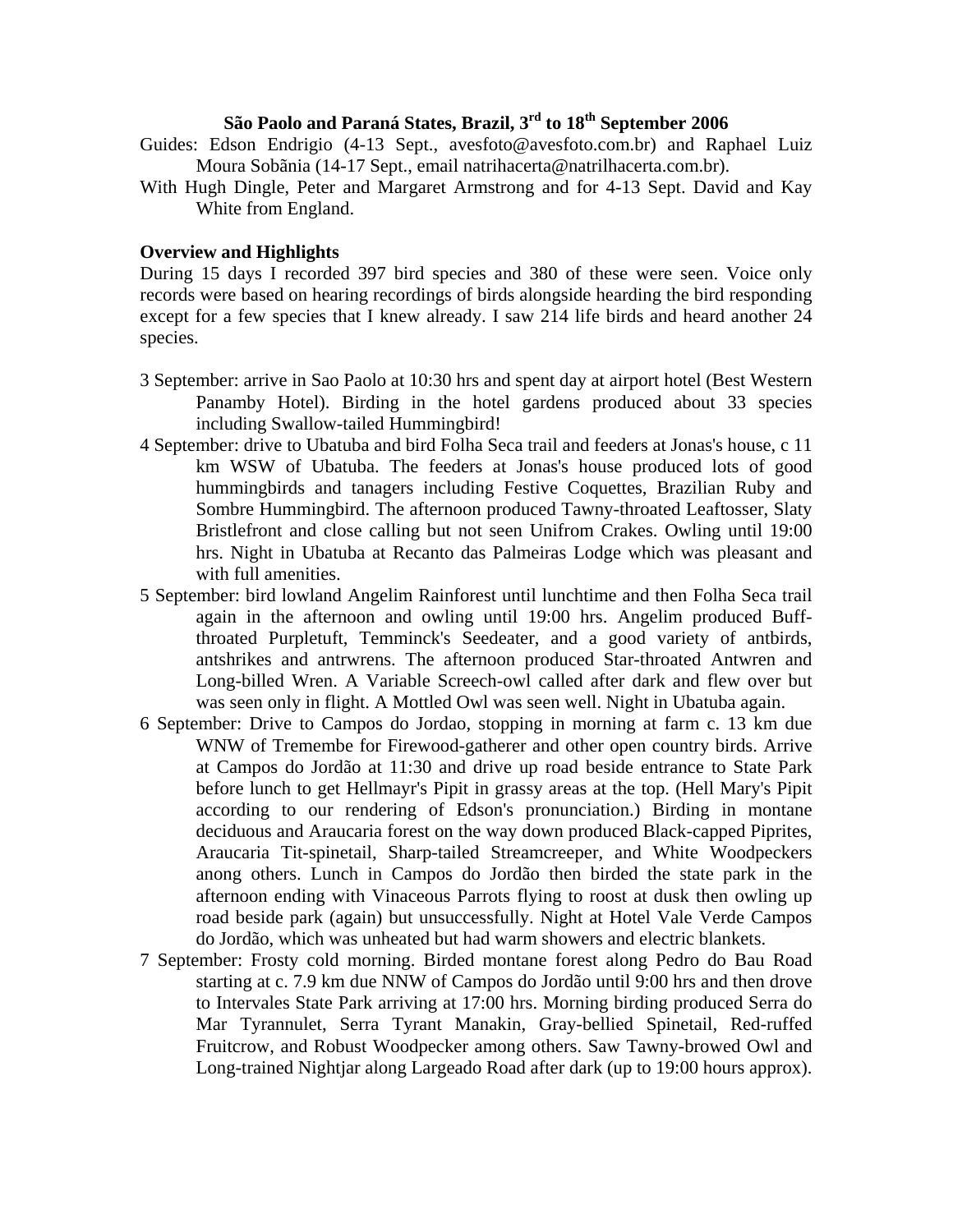Night at lodge in Intervales State Park, which was basic but with a fire to sit around.

- 8 September: Excellent morning birding Carmelo trail in morning, lunch at dining hall in state park, then trails around lodge in afternoon. Highlights included a pair of Spot-billed Toucanets feeding on palm fruits and then the male feeding the female, Sharpbill, Hooded Berryeater, Helmeted Woodpecker, and an as yet undescribed form of Slaty Bristefront. Ended day with Rusty-barred Owl and displaying Long-trained Nightjars after dark, then. Dinner and night at lodge.
- 9 September: A quieter day compared to yesterday. Largeado trail in morning, Bocaina Road and Barra Grande Road in afternoon (to 19:00 hours) ending with Silkytailed Nightjar. Hiking the Bocaina Road produced Short-tailed Ant-thrush and Sao Paolo Tyrannulet among others. Playing a tape into a recently cleared area in a marsh produced Red-and-white Crake in the afternoon. Meals and night at lodge.
- 10 September: Carmelo Road in the morning, trails around lodge and Barra Grande Trail in afternoon. Highlights included Such's Antthrush and Least Pygmy-owl. Saw 3 Swallow-tailed Cotinga near the park entrance in late afternoon. Day ended at 19:00 on Carmelo road after seeing Ocellated Poorwill and hearing Silky-tailed Nightjar. Meals and night at lodge.
- 11 September: Early morning departure for Itatiaia, arriving there at about 16:00 hours. Stopped at two roadside marshes to pick up water and open country birds along the way. Saw Southern Antpipit shortly after entering the park and then drove to Nora's House to visit the feeders to see Frilled Coquette and others. Variable Screech-owls at Hotel Donate shortly after dark. Dinner and night at Hotel Simon in Itatiaia National Park, luxurious!
- 12 September: 4:40 am departure for marshes near Quelzes to see Giant Snipe at dawn spectacular views! Birded Agulhas Negras Road up into the park in the morning going up to high altitude forest. Highlights included Speckle-breasted Antipitta and Black-and-gold Cotinga, as well as Rufous-backed Antvireo. Returned to the farm with the snipe at lunchtime to look for open country birds and see Whiteeared Puffbird. Late lunch at Hotel Simon in Itatiaia followed by birding feeders at hotel until 16:30 hours.
- 13 September: Birded Tres Picos Trail in Itatiaia National Park until 11:30 hours. Dusky Titi Monkeys along trail, and good views of Rufous-tailed Antthrush and Roughlegged Tyrannulet. Arrived back at hotel to find Swallow-tailed Cotingas in the parking lot. Lunch at hotel then drove back to Sao Paolo in the afternoon, arriving at shortly after 17:00 hours. A brief stop at the marsh on the way out of Itatiaia produced Wedge-tailed Grass-finch. Night at Best Western Panamby Hotel.
- 14 September: departed at 05:30 for Paraná State with Raphael and new driver, Sergio. Birded the Graciosa Road east of Campo Grade from about 11:00 to 13:00 hours. Grasslands produced Long-tailed Reed-finch but the highland areas were windswept and it was hard to find many birds in the midday heat. We stopped for lunch at an old hotel and ate good local seafood. We proceeded to the coast near Pontal Do Paraná and birded some coastal grasslands for Yellowish Pipit and South American Snipe. Took a private charter boat from Pontal Do Paraná to Isla Dos Pinheiros and sat just offshore watching around a thousand Red-tailed Parrots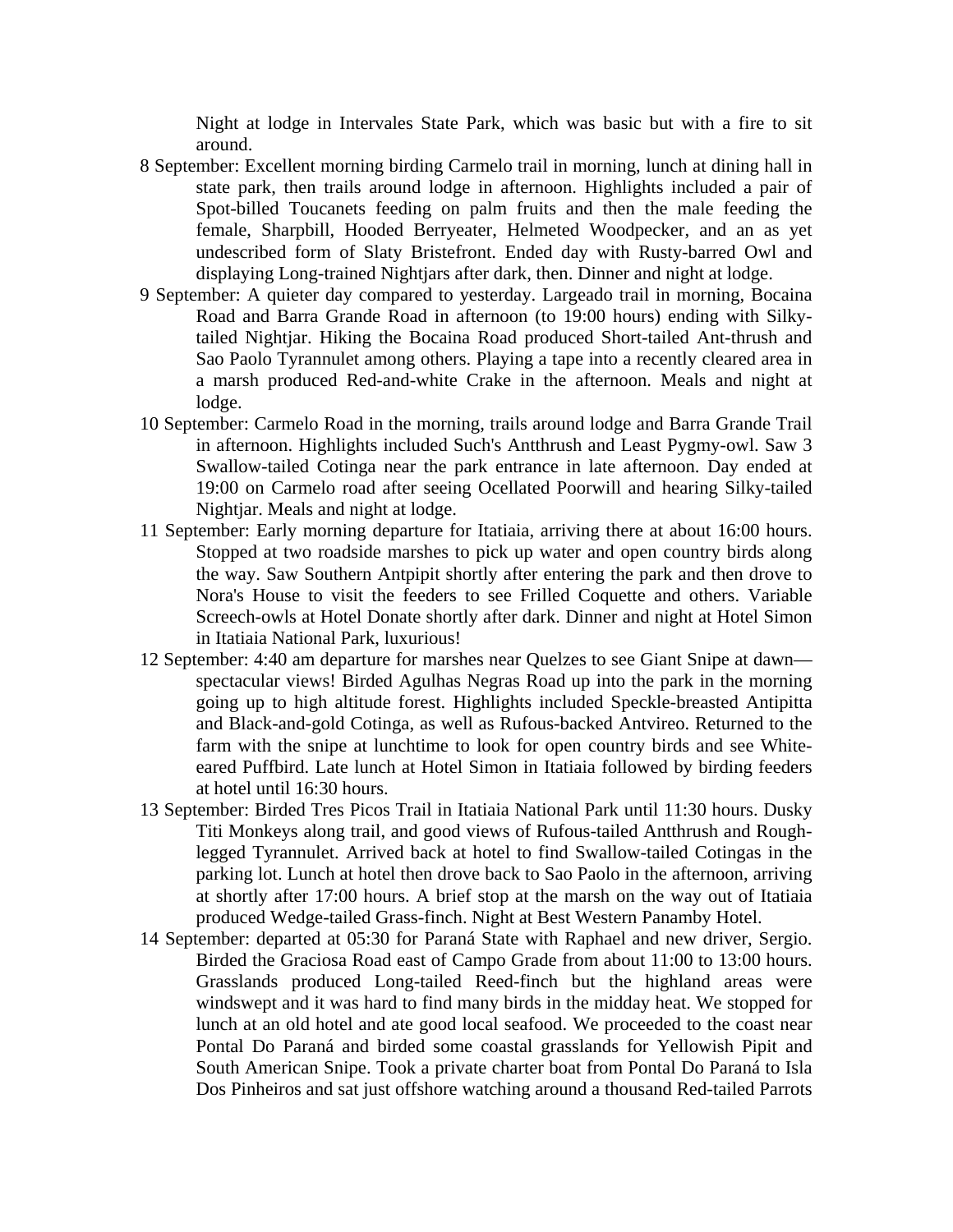flying to roost on the island. Also several pods of Tucuxi dolphins. The boat trip to the island also produced a Cayenne (Sandwich) Tern. We spent the night on a neighboring island (town of Caiobá) and stayed in the Bela Baia posada which was simple with bunkbeds and local seafood but adequate and peaceful.

- 15 September: We departed the island at dawn on the boat and then drove south to near Garuva in Santa Catarina State to bird a farm (Sitio Alegra) where we walked areas of scrubby woodland and reedy marsh in the late morning up to about 13:30 hours. The owners were friendly and helpful, and served us fresh passionfruit juice. We located Paraná Antwren (= Marsh Antbird), Restinga Tyrannulet and Kaempfer's Tody-Tyrant. We then drove to Curitiba back in Paraná State. We visited a small park in the city, Universidad Livre de Meio Ambiente with swampy woodland patches to see Canebreak Groundcreepers. At a farm with grassy scrub areas near the small town of Sao Jose Dos Pinheiros we found a Lesser Grass-finch and birded until dark, but were rained out at dusk putting pay to our hopes of nightjars. We drove back to Curitiba and during breaks between rain storms we found calling Long-tufted Screech-owls at Parque Barigui. Night in Campo Largo at a modern comfortable hotel with internet access.
- 16 September: We drove to NW to Vila Velha State Park near Ponto Grossa and talked the park personnel into letting us visit the cliffs to look at nesting Biscutate Swifts, see Plush-crested Jays and Glaucous-blue Grosbeak, and then to bird scrubby areas looking for Spotted Nothura and Red-winged Tinamou. We then drove in the rain and fog (low cloud) to Canyon Guartela State Park and walked down into the canyon. We had distant views of Great Dusky and Sooty Swifts. At about 1:30 it began to rain and the rain stayed with us for the rest of the day so we retired to a hotel in Tibagi, which was comfortable.
- 17 September: Drove from Tibagi to Curitiba then back to Sao Paolo. NW of Curitiba we stopped at a dirt road near Sete Salto and found Spotted Nothura and Sharp-tailed Tyrant. I caught a 21:55 flight back to the US.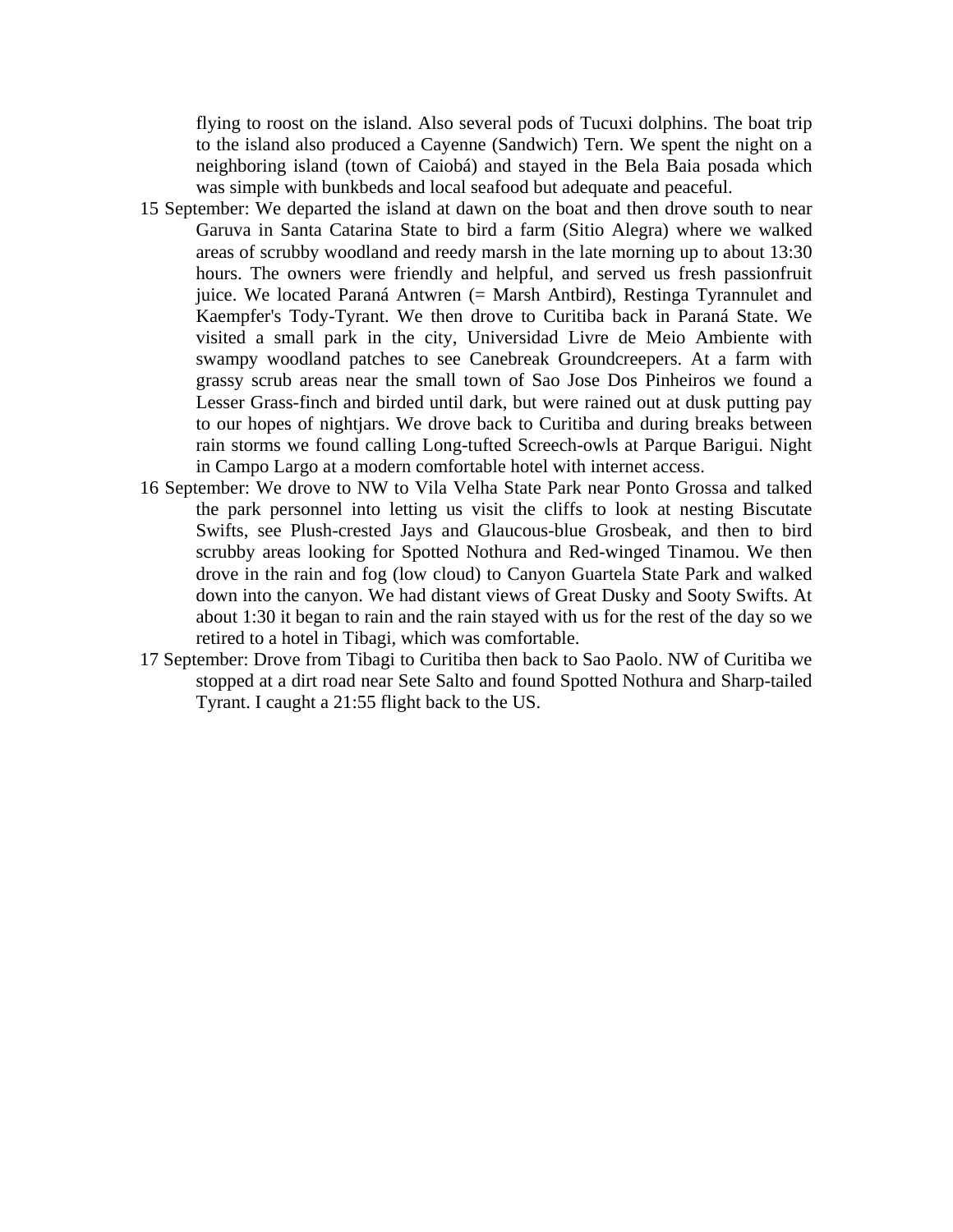## **Brazil 3rd to 18th September 2006.**

Abbreviations: S1=breeding, S3=heard only, not seen, S4=feral/escaped.

#### **3rd September**

## **Hotel Panamby (Best Western), Sao Paolo**

**Hotel gardens with small pond, adjacent cleared land, scattered trees**

| Neotropic Cormorant                     | Phalacrocorax    | brasilianus   | c <sub>10</sub>                      |
|-----------------------------------------|------------------|---------------|--------------------------------------|
| Cattle Egret                            | <b>Bubulcus</b>  | ibis          | c <sub>3</sub>                       |
| Mallard                                 | Anas             | platyrhynchos | S4 c. 10. Very feral!                |
| <b>Black Vulture</b>                    | Coragyps         | atratus       | c 80                                 |
| White-tailed Kite                       | Elanus           | leucurus      | 1                                    |
| <b>Short-tailed Hawk</b>                | <b>Buteo</b>     | brachyurus    | 1                                    |
| American Kestrel                        | Falco            | sparverius    | 1                                    |
| Southern Lapwing                        | Vanellus         | chilensis     | c 10                                 |
| Southern Lapwing                        | Vanellus         | chilensis     | c <sub>10</sub>                      |
| Rock Pigeon                             | Columba          | livia         | S4 1 feral                           |
| Picazuro Pigeon                         | Patagioenas      | picazuro      | * c 5. First record for MH.          |
| Ruddy Ground-Dove                       | Columbina        | talpacoti     | c 30                                 |
| <b>White-tipped Dove</b>                | Leptotila        | verreauxi     | 1                                    |
| Swallow-tailed Hummingbird              | Campylopterus    | macrourus     | 2 First record for MH.               |
| <b>Rufous Hornero</b>                   | <b>Furnarius</b> | rufus         | 2. First record for MH.              |
| <b>Shiny Cowbird</b>                    | Molothrus        | bonariensis   | c <sub>5</sub>                       |
| Chopi Blackbird                         | Gnorimopsar      | chopi         | 1. First record for MH.              |
| Southern Beardless-Tyrannulet           | Camptostoma      | obsoletum     | 1                                    |
| <b>Yellow-bellied Elaenia</b>           | Elaenia          | flavogaster   | 1                                    |
| White-crested Tyrannulet                | Serpophaga       | subcristata   | 1. First record for MH.              |
| Common Tody-Flycatcher                  | Todirostrum      | cinereum      | 1                                    |
| Vermilion Flycatcher                    | Pyrocephalus     | rubinus       | 1                                    |
| Yellow-browed Tyrant                    | Satrapa          | icterophrys   | $\mathbf{1}$<br>$\ast$               |
| <b>Great Kiskadee</b>                   | Pitangus         | sulphuratus   | $\overline{2}$                       |
| <b>Blue-and-white Swallow</b>           | Notiochelidon    | cyanoleuca    | c.20                                 |
| House Wren                              | Troglodytes      | aedon         | $\overline{2}$                       |
| Chalk-browed Mockingbird                | <b>Mimus</b>     | saturninus    | 1 First record for MH.               |
| Rufous-bellied Thrush                   | Turdus           | rufiventris   | $^{\ast}$<br>c <sub>5</sub>          |
| <b>House Sparrow</b>                    | Passer           | domesticus    | c 10.                                |
| <b>Common Waxbill</b>                   | Estrilda         | astrild       | c 10                                 |
| Bananaquit                              | Coereba          | flaveola      | 1                                    |
| Ruby-crowned Tanager                    | Tachyphonus      | coronatus     | c 3 female/imm. First record for MH. |
| Sayaca Tanager                          | Thraupis         | sayaca        | c 10. First record for MH.           |
| Palm Tanager                            | Thraupis         | palmarum      | 2                                    |
| Rufous-collared Sparrow                 | Zonotrichia      | capensis      | $\overline{2}$                       |
| 4th September<br>Sao Paolo Airport Area |                  |               |                                      |
| Neotronic Cormorant                     | Phalacrocorax    | hrasilianus   | c.10                                 |

| Neotropic Cormorant | Phalacrocorax   | brasilianus | c <sub>10</sub> |
|---------------------|-----------------|-------------|-----------------|
| <b>Great Egret</b>  | Ardea           | alba        |                 |
| <b>Cattle Egret</b> | <b>Bubulcus</b> | ibis        | c <sub>10</sub> |
| Southern Caracara   | Caracara        | plancus     |                 |

## **Road from Sao Paolo to Ubatuba 7.8 km due SSW of Paraibuna**

23d 26.60'S, 45d 36.56'W.

c 690 m ASL. Large freshwater lake with emergent vegetation, pastures and scrub around lake. Reedy areas.

| Neotropic Cormorant   | Phalacrocorax | brasilianus  | c <sub>10</sub>            |
|-----------------------|---------------|--------------|----------------------------|
| Cocoi Heron           | Ardea         | cocoi        |                            |
| <b>Great Egret</b>    | Ardea         | alba         |                            |
| <b>Snowy Egret</b>    | Egretta       | thula        |                            |
| <b>Brazilian Teal</b> | Amazonetta    | brasiliensis | * c 6 First record for MH. |
| <b>Black Vulture</b>  | Coragyps      | atratus      | c 30                       |
| Roadside Hawk         | <b>Buteo</b>  | magnirostris | C <sub>1</sub>             |
| White-tailed Hawk     | <b>Buteo</b>  | albicaudatus |                            |
| Southern Caracara     | Caracara      | plancus      |                            |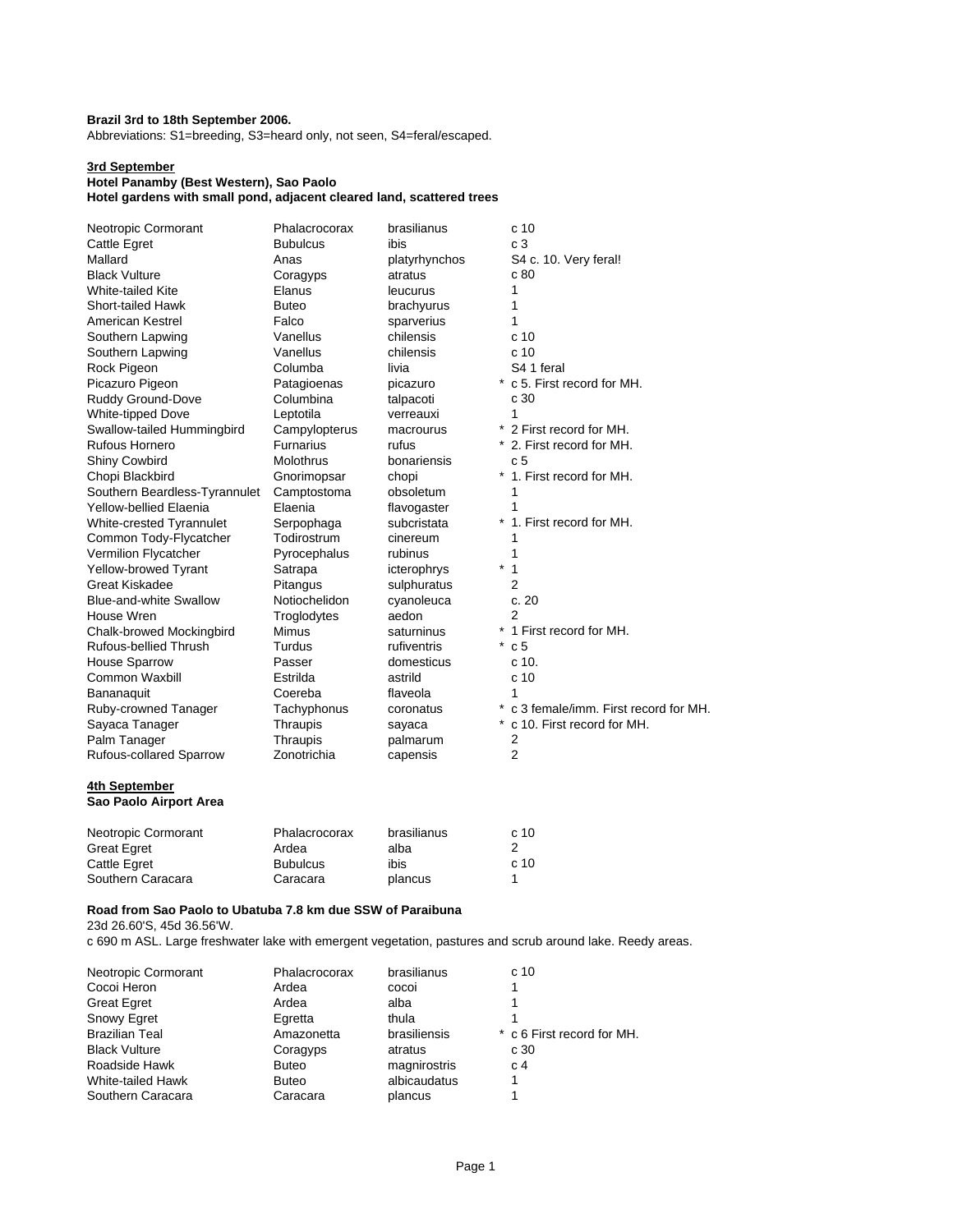| Common Moorhen<br>Red-legged Seriema<br>Wattled Jacana<br>Campo Flicker<br>Rufous Hornero<br>Yellow-chinned Spinetail<br>Chestnut-capped Blackbird<br><b>Shiny Cowbird</b><br>Chopi Blackbird<br><b>Cliff Flycatcher</b><br>Masked Water-Tyrant<br>Cattle Tyrant<br>Fork-tailed Flycatcher<br>White-rumped Swallow<br><b>Blue-and-white Swallow</b> | Gallinula<br>Cariama<br>Jacana<br>Colaptes<br><b>Furnarius</b><br>Certhiaxis<br>Chrysomus<br><b>Molothrus</b><br>Gnorimopsar<br>Hirundinea<br>Fluvicola<br>Machetornis<br>Tyrannus<br>Tachycineta<br>Notiochelidon | chloropus<br>cristata<br>jacana<br>campestris<br>rufus<br>cinnamomeus<br>ruficapillus<br>bonariensis<br>chopi<br>ferruginea<br>nengeta<br>rixosa<br>savana<br>leucorrhoa<br>cyanoleuca | c 10<br>* S3 1 heard only on hillsides in distance<br>2<br>2<br>2<br>* c 20. First record for MH.<br>c 10<br>c 5<br>1 along road close to Uratuba<br>* 1. First record for MH.<br>2<br>* c 20. First record for MH.<br>c 50 |
|-----------------------------------------------------------------------------------------------------------------------------------------------------------------------------------------------------------------------------------------------------------------------------------------------------------------------------------------------------|--------------------------------------------------------------------------------------------------------------------------------------------------------------------------------------------------------------------|----------------------------------------------------------------------------------------------------------------------------------------------------------------------------------------|-----------------------------------------------------------------------------------------------------------------------------------------------------------------------------------------------------------------------------|
| Double-collared Seedeater<br>Saffron Finch                                                                                                                                                                                                                                                                                                          | Sporophila<br><b>Sicalis</b>                                                                                                                                                                                       | caerulescens<br>flaveola                                                                                                                                                               | 3<br>1                                                                                                                                                                                                                      |
| Road from Sao Paolo to Urutuba                                                                                                                                                                                                                                                                                                                      |                                                                                                                                                                                                                    |                                                                                                                                                                                        |                                                                                                                                                                                                                             |
| <b>Magnificent Frigatebird</b>                                                                                                                                                                                                                                                                                                                      | Fregata                                                                                                                                                                                                            | magnificens                                                                                                                                                                            | c 3 Ubatuba                                                                                                                                                                                                                 |

| Snowy Egret                 | Egretta     | thula        |                          |
|-----------------------------|-------------|--------------|--------------------------|
| <b>Turkey Vulture</b>       | Cathartes   | aura         |                          |
| Swallow-tailed Kite         | Elanoides   | forficatus   | 3                        |
| Picazuro Pigeon             | Patagioenas | picazuro     | 2                        |
| Squirrel Cuckoo             | Piaya       | cayana       |                          |
| <b>Burrowing Owl</b>        | Athene      | cunicularia  |                          |
| <b>Ringed Kingfisher</b>    | Cervle      | torquatus    | 1 Ubatuba sea front      |
| Campo Flicker               | Colaptes    | campestris   | * 2 First record for MH. |
| <b>Crested Black-Tyrant</b> | Knipolegus  | lophotes     | * 2 First record for MH. |
| Great Kiskadee              | Pitangus    | sulphuratus  | c 6                      |
| <b>Brazilian Tanager</b>    | Ramphocelus | bresilius    | * 2 First record for MH. |
| <b>Blue-black Grassquit</b> | Volatinia   | jacarina     | c <sub>5</sub>           |
| Double-collared Seedeater   | Sporophila  | caerulescens | c 5                      |
|                             |             |              |                          |

## **Folha Seca Trail & Jonas's House, c 11km due SSW of Ubatuba**

23d 28.15'S, 45d 10.15W.

Garden with hummingbird feeders and fruit feeders, patches of mainly second growth lowland forest, some epiphytes.

| Green-headed Tanager            | Tangara       | seledon        |         | * c 30 First record for MH.        |
|---------------------------------|---------------|----------------|---------|------------------------------------|
| <b>Brown Tinamou</b>            | Crypturellus  | obsoletus      |         | * S3 1 heard only                  |
| <b>Turkey Vulture</b>           | Cathartes     | aura           |         | 2                                  |
| White-necked Hawk               | Leucopternis  | lacernulatus   |         | * 1. First record for MH.          |
| <b>Barred Forest-Falcon</b>     | Micrastur     | ruficollis     |         | S3 1 heard only                    |
| Uniform Crake                   | Amaurolimnas  | concolor       |         | * S3 2 heard only calling at dusk. |
| <b>Maroon-bellied Parakeet</b>  | Pyrrhura      | frontalis      |         | * c 5. First record for MH.        |
| Variable Screech-Owl            | Megascops     | atricapillus   |         | * S3 1 heard only                  |
| Mottled Owl                     | Ciccaba       | virgata        |         | S3 c 3 heard only                  |
| Pauraque                        | Nyctidromus   | albicollis     |         | 2                                  |
| <b>White-collared Swift</b>     | Streptoprocne | zonaris        |         | c20                                |
| Saw-billed Hermit               | Ramphodon     | naevius        |         | * c 10 First record for MH.        |
| Sombre Hummingbird              | Campylopterus | cirrochloris   |         | * 2 First record for MH.           |
| <b>Festive Coquette</b>         | Lophornis     | chalybeus      |         | * c 5 First record for MH.         |
| Violet-capped Woodnymph         | Thalurania    | glaucopis      |         | * c 15 First record for MH.        |
| <b>Versicolored Emerald</b>     | Agyrtria      | versicolor     |         | * 2 First record for MH.           |
| Glittering-throated Emerald     | Polyerata     | fimbriata      |         | 2                                  |
| <b>Brazilian Ruby</b>           | Clytolaema    | rubricauda     |         | 1 male. First record for MH.       |
| White-tailed Trogon             | Trogon        | viridis        |         | 2                                  |
| Rufous-capped Motmot            | Baryphthengus | ruficapillus   |         | S <sub>3</sub> 1 heard only        |
| <b>White-barred Piculet</b>     | Picumnus      | cirratus       | $\star$ | 1 First record for MH.             |
| Yellow-throated Woodpecker      | Piculus       | flavigula      |         | 1 First record for MH.             |
| <b>Blond-crested Woodpecker</b> | Celeus        | flavescens     |         | * 1 First record for MH.           |
| Plain Xenops                    | Xenops        | minutus        |         | 1                                  |
| White-eyed Foliage-gleaner      | Automolus     | leucophthalmus |         | * 3 First record for MH.           |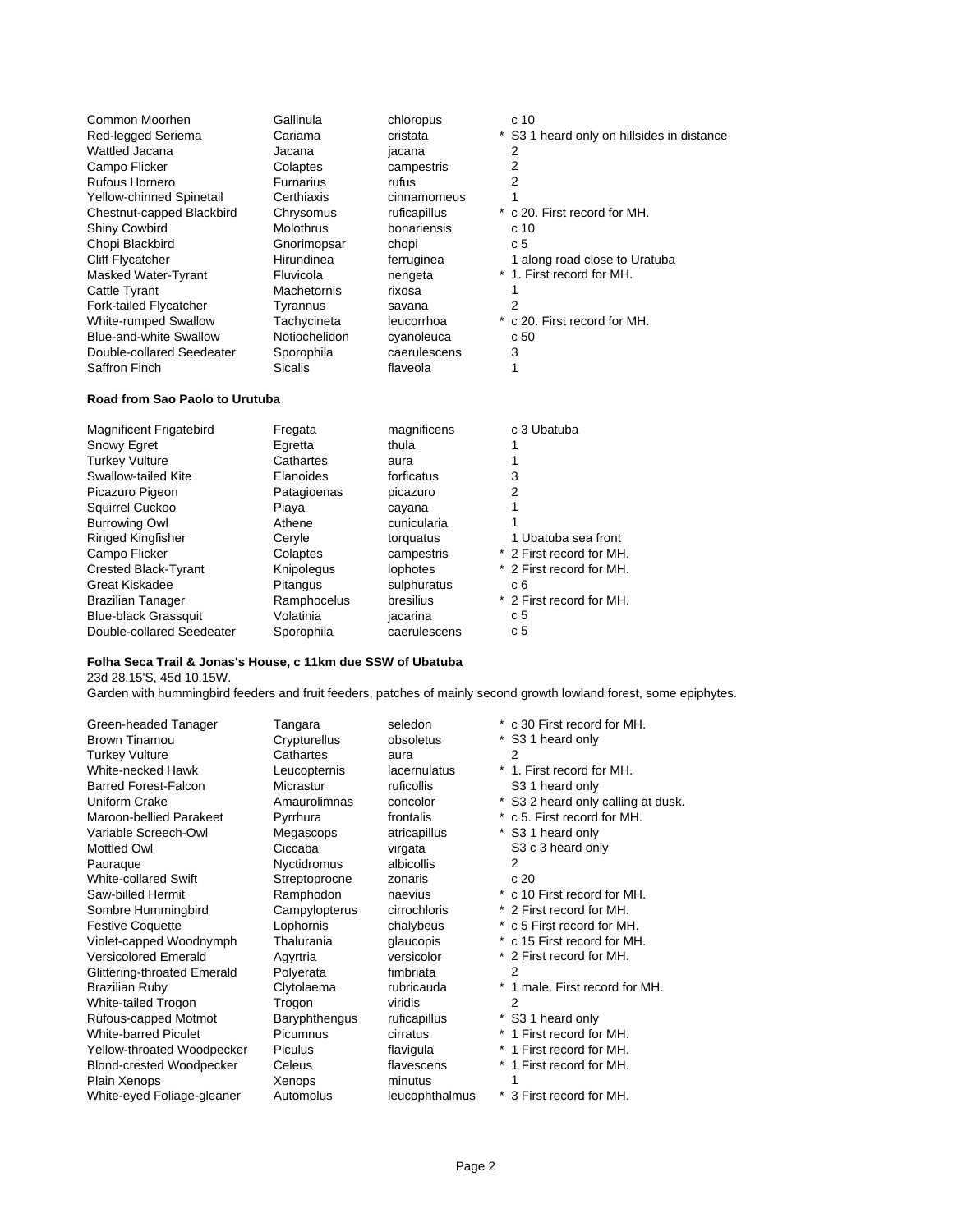| Tawny-throated Leaftosser      | Sclerurus          | mexicanus      | * 1 First record for MH.                        |
|--------------------------------|--------------------|----------------|-------------------------------------------------|
| Thrush-like Woodcreeper        | Dendrocincla       | turdina        | * 1 First record for MH.                        |
| Lesser Woodcreeper             | Xiphorhynchus      | fuscus         | * 1 First record for MH.                        |
| Spot-backed Antshrike          | Hypoedaleus        | quttatus       | $^{\ast}$<br>S <sub>3</sub> 1 heard only.       |
| Unicolored Antwren             | Myrmotherula       | unicolor       | * 2 First record for MH.                        |
| Rufous-winged Antwren          | Herpsilochmus      | rufimarginatus | $^*$ 2                                          |
| Scaled Antbird                 | Drymophila         | squamata       | *<br>1 First record for MH.                     |
| Streak-capped Antwren          | Terenura           | maculata       | *<br>1 First record for MH.                     |
| <b>Black-cheeked Gnateater</b> | Conopophaga        | melanops       | *<br>1 male with 1 female. First record for MH. |
| <b>Slaty Bristlefront</b>      | <b>Merulaxis</b>   | ater           | 1 First record for MH.                          |
| <b>Bare-throated Bellbird</b>  | Procnias           | nudicollis     | S3 1 singing male heard only                    |
| Red-rumped Cacique             | Cacicus            | haemorrhous    | 2                                               |
| <b>Crested Oropendola</b>      | Psarocolius        | decumanus      | c <sub>3</sub>                                  |
| White-bearded Manakin          | <b>Manacus</b>     | manacus        | 1 female/imm.                                   |
| <b>Blue Manakin</b>            | Chiroxiphia        | caudata        | c 5 First record for MH.                        |
| Gray-hooded Flycatcher         | <b>Mionectes</b>   | rufiventris    | 1 First record for MH.                          |
| Eye-ringed Tody-Tyrant         | <b>Hemitriccus</b> | orbitatus      | S <sub>3</sub> 1 heard only                     |
| Yellow-lored Tody-Flycatcher   | Todirostrum        | poliocephalum  | * 2 First record for MH.                        |
| Yellow-olive Flycatcher        | Tolmomyias         | sulphurescens  |                                                 |
| <b>Whiskered Flycatcher</b>    | Myiobius           | barbatus       | *<br>1 First record for MH.                     |
| Social Flycatcher              | Myiozetetes        | similis        | 2                                               |
| Red-eyed Vireo                 | Vireo              | olivaceus      |                                                 |
| <b>Tropical Parula</b>         | Parula             | pitiayumi      |                                                 |
| Rufous-headed Tanager          | Hemithraupis       | ruficapilla    | 2 First record for MH.                          |
| <b>Brazilian Tanager</b>       | Ramphocelus        | bresilius      | c <sub>5</sub>                                  |
| Azure-shouldered Tanager       | Thraupis           | cyanoptera     | * c 3 First record for MH.                      |
| Golden-chevroned Tanager       | Thraupis           | ornata         | * c 3 First record for MH.                      |
| Palm Tanager                   | Thraupis           | palmarum       | 2                                               |
| Violaceous Euphonia            | Euphonia           | violacea       | c <sub>5</sub>                                  |
| Chestnut-bellied Euphonia      | Euphonia           | pectoralis     | * c 5. First record for MH.                     |
| Red-necked Tanager             | Tangara            | cyanocephala   | * c 5 First record for MH.                      |
| <b>Blue Dacnis</b>             | Dacnis             | cayana         | c20                                             |
| Green Honeycreeper             | Chlorophanes       | spiza          | c <sub>10</sub>                                 |
| Saffron Finch                  | <b>Sicalis</b>     | flaveola       | 1                                               |

### **5th September**

#### **Angelim Rainforest, c 3 km due NNE of Ubatuba**

23d 24.31'S, 45d 3.76'W.

Forest patches alongside trail. Some second growth and some primary growth, much bromeliads and epiphytes. Substantial patches of bamboo.

| Tataupa Tinamou             | Crypturellus      | tataupa        | * S3 2 heard only                         |
|-----------------------------|-------------------|----------------|-------------------------------------------|
| Brown Booby                 | Sula              | leucogaster    | c 10                                      |
| Magnificent Frigatebird     | Fregata           | magnificens    | c <sub>5</sub>                            |
| Whistling Heron             | Syrigma           | sibilatrix     |                                           |
| <b>Black Vulture</b>        | Coragyps          | atratus        | c 30                                      |
| <b>Turkey Vulture</b>       | Cathartes         | aura           |                                           |
| Roadside Hawk               | <b>Buteo</b>      | magnirostris   |                                           |
| Southern Caracara           | Caracara          | plancus        |                                           |
| Kelp Gull                   | Larus             | dominicanus    | c <sub>3</sub>                            |
| Royal Tern                  | Sterna            | maxima         | c 5. Distant views, probably this species |
| Pale-vented Pigeon          | Patagioenas       | cayennensis    |                                           |
| Plumbeous Pigeon            | Patagioenas       | plumbea        | 2                                         |
| Ruddy Ground-Dove           | Columbina         | talpacoti      | 2                                         |
| Maroon-bellied Parakeet     | Pyrrhura          | frontalis      | 5                                         |
| <b>Plain Parakeet</b>       | <b>Brotogeris</b> | tirica         | * c 5 First record for MH.                |
| Squirrel Cuckoo             | Piaya             | cayana         | 2                                         |
| <b>White-collared Swift</b> | Streptoprocne     | zonaris        | c <sub>3</sub>                            |
| Gray-rumped Swift           | Chaetura          | cinereiventris | c 10                                      |
| Saw-billed Hermit           | Ramphodon         | naevius        | c3                                        |
| Violet-capped Woodnymph     | Thalurania        | glaucopis      | c 4                                       |
| White-chinned Sapphire      | <b>Hylocharis</b> | cyanus         |                                           |
| Rufous-capped Spinetail     | Synallaxis        | ruficapilla    | * 2 First record for MH.                  |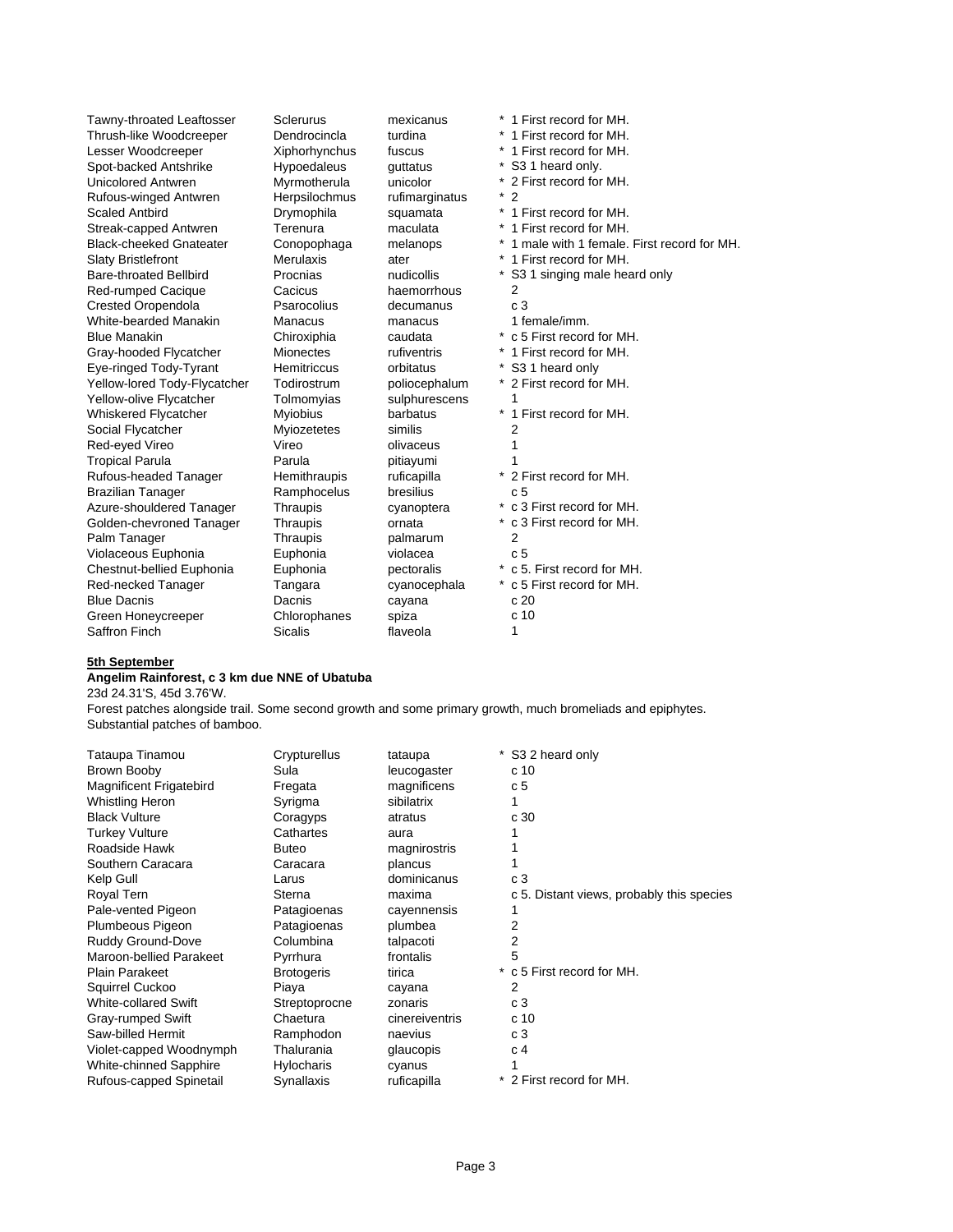| Red-eyed Thornbird                                    | Phacellodomus                | erythrophthalmus       | * 2. First record for MH. Orange eyed form. A potential split. |
|-------------------------------------------------------|------------------------------|------------------------|----------------------------------------------------------------|
| Plain Xenops                                          | Xenops                       | minutus                | 2                                                              |
| <b>Streaked Xenops</b>                                | Xenops                       | rutilans               | 1                                                              |
| Black-capped Foliage-gleaner                          | Philydor                     | atricapillus           | * 1 First record for MH.                                       |
| Lesser Woodcreeper                                    | Xiphorhynchus                | fuscus                 | 3                                                              |
| Spot-backed Antshrike                                 | <b>Hypoedaleus</b>           | guttatus               | c 4 including 1 seen briefly. First record for MH.             |
| <b>Tufted Antshrike</b>                               | Mackenziaena                 | severa                 | * 1m with 1f                                                   |
| Spot-breasted Antvireo                                | Dysithamnus                  | stictothorax           | * 2 First record for MH.                                       |
| Unicolored Antwren                                    | Myrmotherula                 | unicolor               | 1 male                                                         |
| Ferruginous Antbird                                   | Drymophila                   | ferruginea             | * c 5 First record for MH.                                     |
| <b>Scaled Antbird</b>                                 | Drymophila                   | squamata               | 1 male                                                         |
| White-shouldered Fire-eye                             | Pyriglena                    | leucoptera             | $*$ 2m, 1f                                                     |
| Squamate Antbird                                      | Myrmeciza                    | squamosa               | * 1 First record for MH.                                       |
| Rufous-capped Antthrush                               | Formicarius                  | colma                  | 1 First record for MH.                                         |
| <b>Black-cheeked Gnateater</b><br>Spotted Bamboowren  | Conopophaga<br>Psilorhamphus | melanops<br>guttatus   | 1 male<br>* 2 including 1 seen. First record for MH.           |
|                                                       | lodopleura                   | pipra                  | 2 (pair) First record for MH.                                  |
| <b>Buff-throated Purpletuft</b><br>Red-rumped Cacique | Cacicus                      | haemorrhous            | c 3                                                            |
| Crested Oropendola                                    | Psarocolius                  | decumanus              | 1                                                              |
| <b>Blue Manakin</b>                                   | Chiroxiphia                  | caudata                | S <sub>3</sub> c 3 heard only                                  |
| Pin-tailed Manakin                                    | Ilicura                      | militaris              | * 1 imm. male, First record for MH.                            |
| Gray-hooded Flycatcher                                | Mionectes                    | rufiventris            | 2                                                              |
| Planalto Tyrannulet                                   | Phyllomyias                  | fasciatus              | * c 3 First record for MH.                                     |
| Gray-capped Tyrannulet                                | Phyllomyias                  | griseocapilla          | 2 First record for MH.                                         |
| Fork-tailed Tody-Tyrant                               | Hemitriccus                  | furcatus               | * 1 First record for MH.                                       |
| White-throated Spadebill                              | Platyrinchus                 | mystaceus              | 1                                                              |
| <b>Tropical Pewee</b>                                 | Contopus                     | cinereus               | 1                                                              |
| Long-tailed Tyrant                                    | Colonia                      | colonus                | 1                                                              |
| Great Kiskadee                                        | Pitangus                     | sulphuratus            | c <sub>4</sub>                                                 |
| Social Flycatcher                                     | Myiozetetes                  | similis                | 2                                                              |
| Piratic Flycatcher                                    | Legatus                      | leucophaius            | 2                                                              |
| Black-capped Becard                                   | Pachyramphus                 | marginatus             | c <sub>3</sub>                                                 |
| Gray-breasted Martin                                  | Progne                       | chalybea               | 2                                                              |
| <b>Blue-and-white Swallow</b>                         | Notiochelidon                | cyanoleuca             | c <sub>10</sub>                                                |
| White-thighed Swallow                                 | Neochelidon                  | tibialis               | 2                                                              |
| Southern Rough-winged Swallow Stelgidopteryx          |                              | ruficollis             | c 5                                                            |
| Long-billed Wren                                      | Thryothorus                  | longirostris           | * S3 1 heard only                                              |
| Long-billed Gnatwren                                  | Ramphocaenus                 | melanurus              | 1                                                              |
| Red-eyed Vireo                                        | Vireo                        | olivaceus              | 1                                                              |
| Neotropical River Warbler                             | <b>Basileuterus</b>          | rivularis              | * c 4 (two pairs) First record for MH.                         |
| Rufous-headed Tanager                                 | Hemithraupis                 | ruficapilla            | c 4                                                            |
| <b>Black-goggled Tanager</b>                          | Trichothraupis               | melanops               | * 1 female/imm. First record for MH.                           |
| Red-crowned Ant-Tanager                               | Habia                        | rubica                 | 2                                                              |
| <b>Brazilian Tanager</b>                              | Ramphocelus                  | bresilius              | c8                                                             |
| Sayaca Tanager                                        | Thraupis                     | sayaca                 | 2                                                              |
| Fawn-breasted Tanager                                 | Pipraeidea                   | melanonota             | 2                                                              |
| Chestnut-bellied Euphonia                             | Euphonia                     | pectoralis<br>seledon  | c 3<br>c 20.                                                   |
| Green-headed Tanager<br>Red-necked Tanager            | Tangara<br>Tangara           |                        | c <sub>10</sub>                                                |
| <b>Blue Dacnis</b>                                    | Dacnis                       | cyanocephala<br>cayana | c 14                                                           |
| Green Honeycreeper                                    | Chlorophanes                 | spiza                  | c <sub>4</sub>                                                 |
| <b>Temminck's Seedeater</b>                           | Sporophila                   | falcirostris           | * c 3 including 1 male seen well. First record for MH.         |
| Double-collared Seedeater                             | Sporophila                   | caerulescens           | c <sub>10</sub>                                                |
| Uniform Finch                                         | Haplospiza                   | unicolor               | * 1 First record for MH.                                       |
|                                                       |                              |                        |                                                                |
| Folha Seca (again)                                    |                              |                        |                                                                |
| Crane Hawk                                            | Geranospiza                  | caerulescens           | 1                                                              |
| Uniform Crake                                         | Amaurolimnas                 | concolor               | S3 c 3 heard only                                              |
|                                                       |                              |                        | 1. First record for MH. Bird calling and then flying over when |
| Variable Screech-Owl                                  | Megascops                    | atricapillus           | tape played.                                                   |
| <b>Mottled Owl</b>                                    | Ciccaba                      | virgata                | 1 seen well after responding to tape.                          |
| White-collared Swift                                  | Streptoprocne                | zonaris                | c 15                                                           |
|                                                       |                              |                        |                                                                |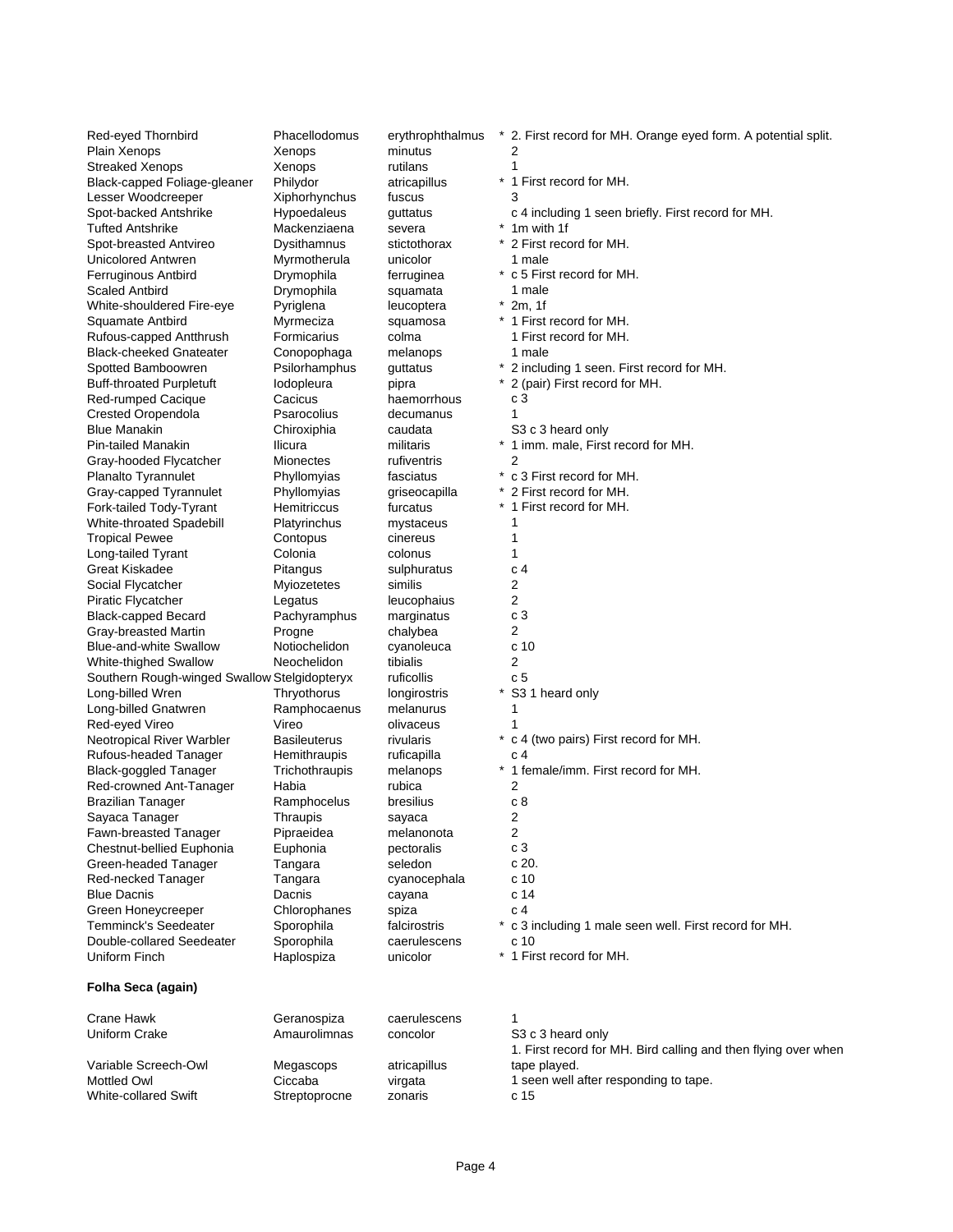| Gray-rumped Swift         | Chaetura          | cinereiventris | c <sub>10</sub>             |
|---------------------------|-------------------|----------------|-----------------------------|
| White-chinned Sapphire    | <b>Hylocharis</b> | cyanus         |                             |
| Plain Xenops              | Xenops            | minutus        |                             |
| Star-throated Antwren     | Myrmotherula      | qularis        | * 1. First record for MH.   |
| <b>Slaty Bristlefront</b> | <b>Merulaxis</b>  | ater           | 1 seen well                 |
| <b>Yellow Tyrannulet</b>  | Capsiempis        | flaveola       | S3 1 heard only             |
| Sepia-capped Flycatcher   | Leptopogon        | amaurocephalus | * S3 1 heard only           |
| Gray-hooded Attila        | Attila            | rufus          | * S3 1 heard only.          |
| Long-billed Wren          | Thryothorus       | longirostris   | 1. First record for MH.     |
| Yellow-legged Thrush      | Platycichla       | flavipes       | S <sub>3</sub> 1 heard only |
| Rufous-bellied Thrush     | Turdus            | rufiventris    |                             |
| Lemon-chested Greenlet    | <b>Hylophilus</b> | thoracicus     | S <sub>3</sub> 1 heard only |

### **6th September**

#### **Between Ubatuba and Campos do Jordao, Sao Paolo State**

| Ardea              | alba        | c <sub>5</sub>            |
|--------------------|-------------|---------------------------|
| <b>Bubulcus</b>    | ibis        | c 10                      |
| Caracara           | plancus     | c <sub>5</sub>            |
| Milvago            | chimachima  | c 3                       |
| Vanellus           | chilensis   | c 20                      |
| Crotophaga         | ani         | c 5                       |
| Athene             | cunicularia | 1                         |
| Ramphastos         | toco        | * 1. First record for MH. |
| Colaptes           | campestris  | c 4                       |
| <b>Machetornis</b> | rixosa      | 2                         |
| Tyrannus           | savana      | c <sub>5</sub>            |
| Progne             | tapera      | c 3                       |
|                    |             |                           |

## **c 13 km due NNW of Tremembe, Sao Paolo State**

22d 51.41'S, 45d 35.31'W.

Farmland area with pastures with scattered trees and shrubs. Scrubby areas. Small marsh with reedy vegetation.

| Cattle Egret                     | <b>Bubulcus</b>    | ibis             | c <sub>3</sub>                                        |
|----------------------------------|--------------------|------------------|-------------------------------------------------------|
| <b>Black Vulture</b>             | Coragyps           | atratus          | c <sub>10</sub>                                       |
| <b>Turkey Vulture</b>            | Cathartes          | aura             | 2                                                     |
| Roadside Hawk                    | <b>Buteo</b>       | magnirostris     | 2                                                     |
| White-tailed Hawk                | <b>Buteo</b>       | albicaudatus     | $\overline{2}$                                        |
| Zone-tailed Hawk                 | <b>Buteo</b>       | albonotatus      | $1$ imm.                                              |
| Yellow-headed Caracara           | Milvago            | chimachima       | $\overline{2}$                                        |
| Red-legged Seriema               | Cariama            | cristata         | S3 1 heard only                                       |
| <b>Blue-winged Parrotlet</b>     | Forpus             | xanthopterygius  | * c 4. First record for MH.                           |
| <b>Yellow-chevroned Parakeet</b> | <b>Brotogeris</b>  | chiriri          | c <sub>3</sub>                                        |
|                                  |                    |                  | c 10. First record for MH. Sick's Swift. Chaetura     |
| Ashy-tailed Swift                | Chaetura           | andrei           | meridionalis.                                         |
| Swallow-tailed Hummingbird       | Campylopterus      | macrourus        |                                                       |
| Campo Flicker                    | Colaptes           | campestris       | 2                                                     |
| Rufous Hornero                   | <b>Furnarius</b>   | rufus            | 2                                                     |
| Chicli Spinetail                 | Synallaxis         | spixi            | 2. First record for MH.                               |
| <b>Yellow-chinned Spinetail</b>  | Certhiaxis         | cinnamomeus      |                                                       |
| Red-eyed Thornbird               | Phacellodomus      | erythrophthalmus | 1. First record for MH of red-eyed form.              |
| Firewood-gatherer                | Anumbius           | annumbi          | 2. First record for MH. At nest.                      |
| Rufous-capped Antshrike          | Thamnophilus       | ruficapillus     |                                                       |
| Yellow-rumped Marshbird          | Pseudoleistes      | guirahuro        | 2. First record for MH.                               |
| Southern Beardless-Tyrannulet    | Camptostoma        | obsoletum        | 2                                                     |
| Yellow-bellied Elaenia           | Elaenia            | flavogaster      | c <sub>2</sub>                                        |
| White-crested Tyrannulet         | Serpophaga         | subcristata      | 2                                                     |
| <b>Bran-colored Flycatcher</b>   | Myiophobus         | fasciatus        |                                                       |
| <b>Streamer-tailed Tyrant</b>    | Gubernetes         | yetapa           | 2. First record for MH. Displaying after tape played. |
| Yellow-browed Tyrant             | Satrapa            | icterophrys      |                                                       |
| Cattle Tyrant                    | <b>Machetornis</b> | rixosa           | 2                                                     |
| <b>Great Kiskadee</b>            | Pitangus           | sulphuratus      | c 4                                                   |
| <b>Tropical Kingbird</b>         | Tyrannus           | melancholicus    |                                                       |
| <b>White-rumped Swallow</b>      | Tachycineta        | leucorrhoa       | c <sub>3</sub>                                        |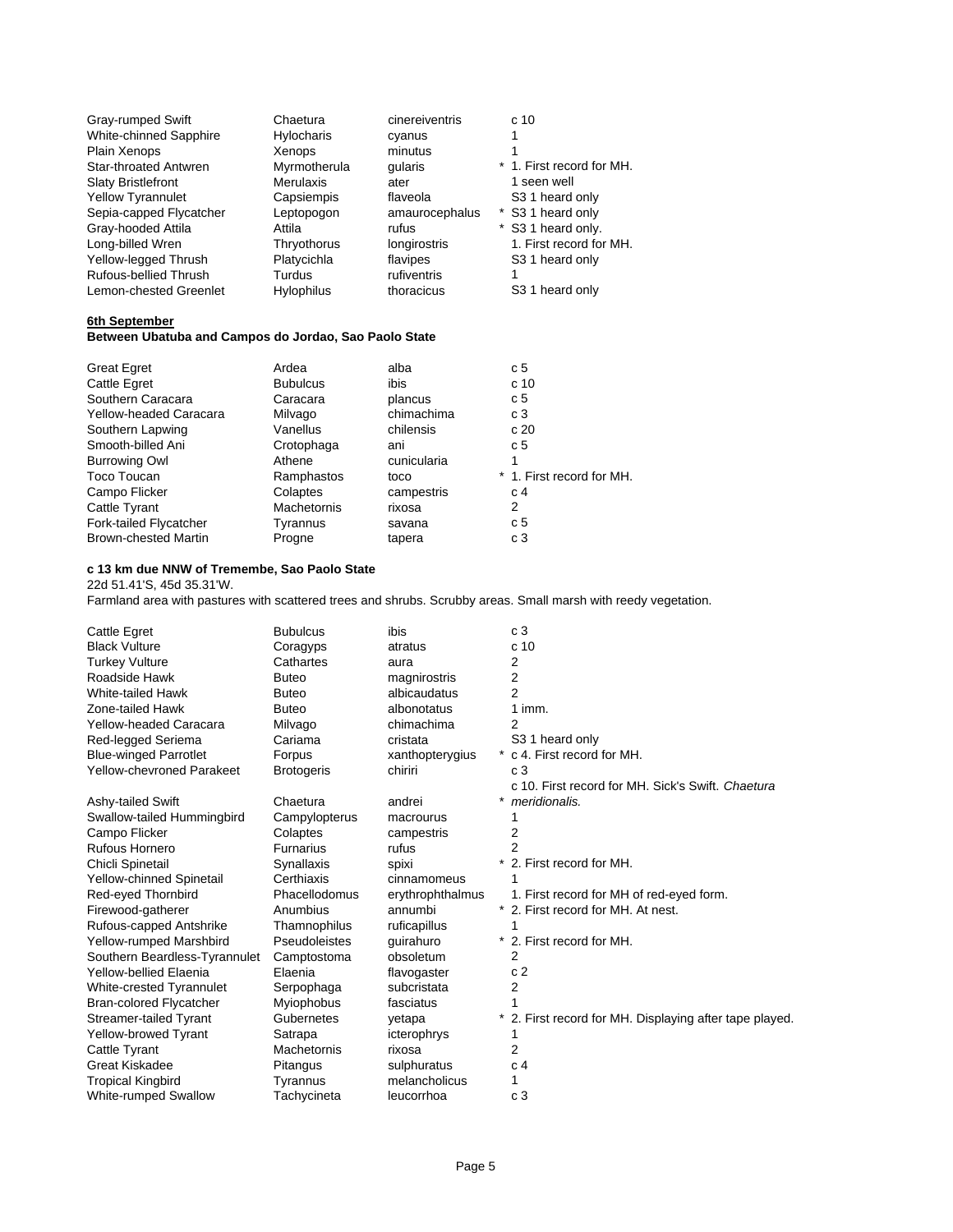| <b>Blue-and-white Swallow</b>  | Notiochelidon | cyanoleuca     | c <sub>5</sub>              |
|--------------------------------|---------------|----------------|-----------------------------|
| Tawny-headed Swallow           | Alopochelidon | fucata         |                             |
| House Wren                     | Troglodytes   | aedon          |                             |
| Chalk-browed Mockingbird       | Mimus         | saturninus     | C <sub>4</sub>              |
| Creamy-bellied Thrush          | Turdus        | amaurochalinus | * 1. First record for MH.   |
| Rufous-browed Peppershrike     | Cyclarhis     | quianensis     | S <sub>3</sub> 1 heard only |
| <b>Hooded Siskin</b>           | Carduelis     | magellanica    |                             |
| Masked Yellowthroat            | Geothlypis    | aequinoctialis | 1                           |
| Bananaquit                     | Coereba       | flaveola       | C <sub>4</sub>              |
| Sayaca Tanager                 | Thraupis      | sayaca         | c <sub>5</sub>              |
| <b>Blue-black Grassquit</b>    | Volatinia     | jacarina       |                             |
| White-bellied Seedeater        | Sporophila    | leucoptera     | * c 5. First record for MH. |
| <b>Rufous-collared Sparrow</b> | Zonotrichia   | capensis       | c <sub>10</sub>             |
|                                |               |                |                             |

### **Taubate Town, Sao Paolo State**

| Guira Cuckoo  | Guira       | quira  | * 4. First record for MH. |
|---------------|-------------|--------|---------------------------|
| Cattle Tyrant | Machetornis | rixosa |                           |

### **Road up mountain before Campos do Jordao State Park**

4800-6100 feet ASL. Araucaria forest, deciduous forest, paramo with grasses and some small bushes. Fast flowing rocky stream.

| <b>Black Vulture</b>           | Coragyps          | atratus      | c 10                                 |
|--------------------------------|-------------------|--------------|--------------------------------------|
| Rufous-thighed Kite            | Harpagus          | diodon       | *<br>1. First record for MH.         |
| Roadside Hawk                  | <b>Buteo</b>      | magnirostris | 1                                    |
| White-tailed Hawk              | <b>Buteo</b>      | albicaudatus | 1                                    |
| Maroon-bellied Parakeet        | Pyrrhura          | frontalis    | c 10 including pair seen copulating. |
| White-throated Hummingbird     | Leucochloris      | albicollis   | 1. First record for MH.<br>*         |
| Brazilian Ruby                 | Clytolaema        | rubricauda   | 1                                    |
| White Woodpecker               | Melanerpes        | candidus     | * 6. First record for MH.            |
| Yellow-browed Woodpecker       | Piculus           | aurulentus   | 1. First record for MH.              |
| Campo Flicker                  | Colaptes          | campestris   | c <sub>5</sub>                       |
| Araucaria Tit-Spinetail        | Leptasthenura     | setaria      | * 3. First record for MH.            |
| Chicli Spinetail               | Synallaxis        | spixi        | $\overline{2}$                       |
| Pallid Spinetail               | Cranioleuca       | pallida      | *<br>c 3. First record for MH.       |
| Sharp-tailed Streamcreeper     | Lochmias          | nematura     | * 2. First record for MH.            |
| Variable Antshrike             | Thamnophilus      | caerulescens | 1 male                               |
| <b>Black-capped Piprites</b>   | <b>Piprites</b>   | pileata      | 1. First record for MH.              |
| Mottle-cheeked Tyrannulet      | Phylloscartes     | ventralis    | c <sub>4</sub>                       |
| Blue-billed Black-Tyrant       | Knipolegus        | cyanirostris | 1 male. First record for MH.         |
| Velvety Black-Tyrant           | Knipolegus        | nigerrimus   | 1m, 1f. First record for MH.         |
| Crested Black-Tyrant           | Knipolegus        | lophotes     | 2                                    |
| Shear-tailed Gray Tyrant       | Muscipipra        | vetula       | 2. First record for MH.              |
| <b>White-rumped Swallow</b>    | Tachycineta       | leucorrhoa   | 1                                    |
| <b>Blue-and-white Swallow</b>  | Notiochelidon     | cyanoleuca   | c <sub>10</sub>                      |
| Hellmayr's Pipit               | Anthus            | hellmayri    | * 2. First record for MH.            |
| Rufous-bellied Thrush          | Turdus            | rufiventris  | c20                                  |
| Rufous-crowned Greenlet        | <b>Hylophilus</b> | poicilotis   | * c 2. First record for MH.          |
| Rufous-browed Peppershrike     | Cyclarhis         | gujanensis   | S <sub>3</sub> 1 heard only          |
| Diademed Tanager               | Stephanophorus    | diadematus   | * c 5. First record for MH.          |
| Fawn-breasted Tanager          | Pipraeidea        | melanonota   | c <sub>10</sub>                      |
| Brassy-breasted Tanager        | Tangara           | desmaresti   | * 1. First record for MH.            |
| <b>Burnished-buff Tanager</b>  | Tangara           | cayana       | 2                                    |
| Red-rumped Warbling-Finch      | Poospiza          | lateralis    | c 6. First record for MH.            |
| <b>Rufous-collared Sparrow</b> | Zonotrichia       | capensis     | c 30                                 |
| Yellow-headed Caracara         | Milvago           | chimachima   | 1                                    |
| Plovercrest                    | Stephanoxis       | lalandi      | 1. First record for MH.              |
| White-throated Woodcreeper     | Xiphocolaptes     | albicollis   | 1. First record for MH.              |
|                                |                   |              |                                      |

## **Campos do Jordao State Park, Sao Paolo State Park**

Araucaria and deciduous forest, rock stream, lawns. 4800 feet ASL.

| <b>Black Vulture</b>  | Coragyps  | atratus | c 10 |
|-----------------------|-----------|---------|------|
| <b>Bicolored Hawk</b> | Accipiter | bicolor | 1. P |

| c 10                                                      |
|-----------------------------------------------------------|
| 1. First record for MH.                                   |
| 1                                                         |
| 1                                                         |
| c 10 including pair seen copulatin                        |
| c 10 including $P_{\text{tot}}$ = 1. First record for MH. |
| 1                                                         |
| 6. First record for MH.                                   |
| 1. First record for MH.                                   |
| c <sub>5</sub>                                            |
| 3. First record for MH.                                   |
| $\boldsymbol{2}$                                          |
| c 3. First record for MH.                                 |
| 2. First record for MH.                                   |
| 1 male                                                    |
| 1. First record for MH.                                   |
| c <sub>4</sub>                                            |
| 1 male. First record for MH.                              |
| 1m, 1f. First record for MH.                              |
| $\overline{c}$                                            |
| 2. First record for MH.                                   |
| 1                                                         |
| c 10                                                      |
| 2. First record for MH.                                   |
| c 20                                                      |
| c 2. First record for MH.                                 |
| S3 1 heard only                                           |
| c 5. First record for MH.                                 |
| c 10<br>1. First record for MH.                           |
|                                                           |
| 2                                                         |
| c 6. First record for MH.                                 |
| c 30                                                      |
| 1                                                         |
| 1. First record for MH.<br>$1$ Eirot rooord for MU        |
|                                                           |

1. Probably this species.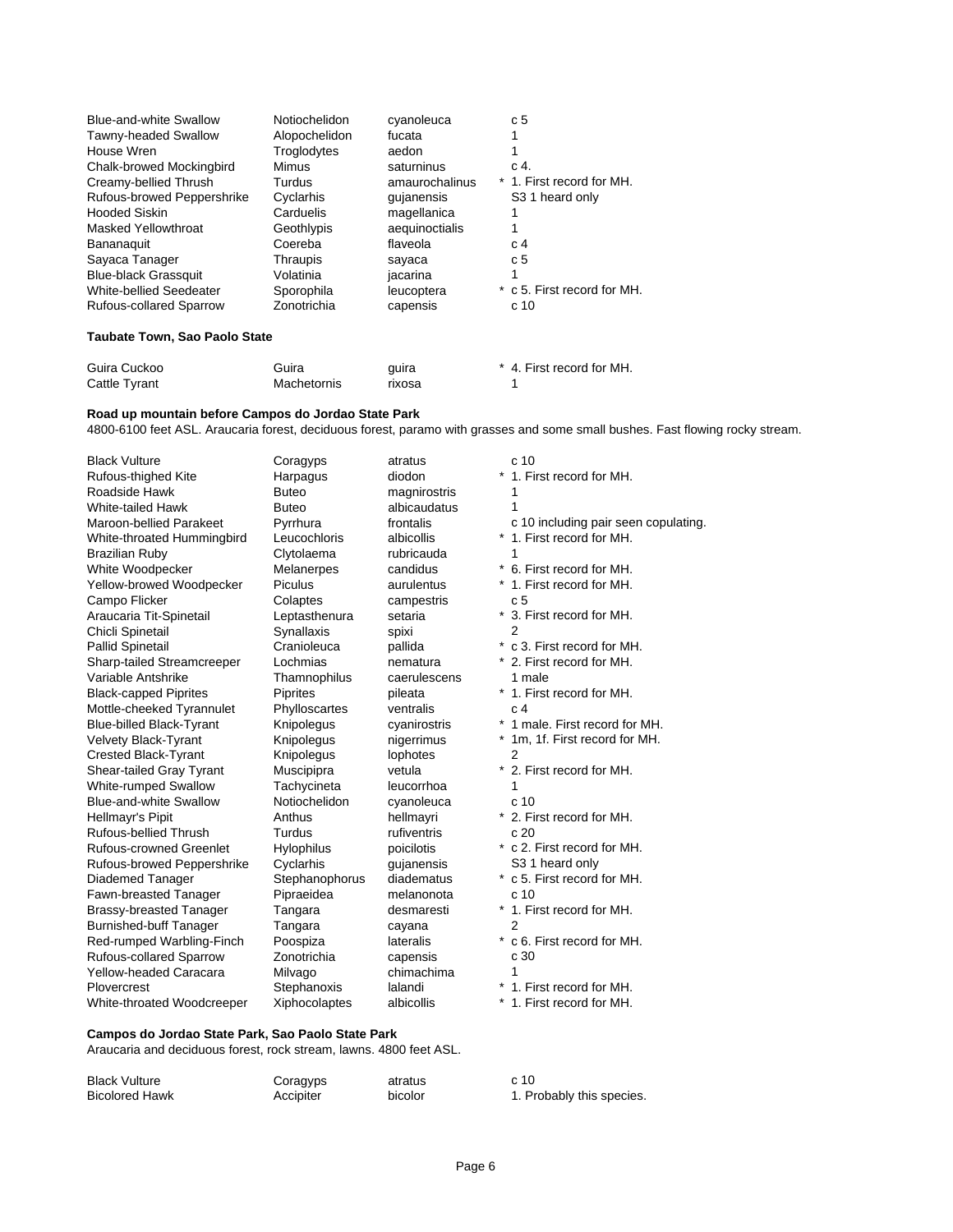| American Kestrel<br>Slaty-breasted Wood-Rail<br>Picazuro Pigeon<br>Scaly-headed Parrot<br>Vinaceous Parrot<br>Lineated Woodpecker<br>Araucaria Tit-Spinetail<br>Sharp-billed Treehunter<br>Scalloped Woodcreeper<br>Mouse-colored Tapaculo<br>Golden-winged Cacique<br>Sooty Tyrannulet<br>White-crested Tyrannulet<br>Gray-hooded Flycatcher<br>Planalto Tyrannulet<br><b>Blue-billed Black-Tyrant</b><br><b>Velvety Black-Tyrant</b><br>Great Kiskadee<br>Social Flycatcher<br><b>Tropical Kingbird</b><br>Blue-and-white Swallow<br>House Wren<br>Rufous-bellied Thrush<br>Creamy-bellied Thrush<br>Red-eyed Vireo<br><b>Tropical Parula</b><br>White-rimmed Warbler<br>Sayaca Tanager<br>Golden-chevroned Tanager<br>Diademed Tanager<br><b>Burnished-buff Tanager</b><br>Red-rumped Warbling-Finch | Falco<br>Aramides<br>Patagioenas<br>Pionus<br>Amazona<br><b>Dryocopus</b><br>Leptasthenura<br><b>Heliobletus</b><br>Lepidocolaptes<br>Scytalopus<br>Cacicus<br>Serpophaga<br>Serpophaga<br><b>Mionectes</b><br>Phyllomyias<br>Knipolegus<br>Knipolegus<br>Pitangus<br>Myiozetetes<br>Tyrannus<br>Notiochelidon<br>Troglodytes<br>Turdus<br>Turdus<br>Vireo<br>Parula<br><b>Basileuterus</b><br>Thraupis<br>Thraupis<br>Stephanophorus<br>Tangara<br>Poospiza | sparverius<br>saracura<br>picazuro<br>maximiliani<br>vinacea<br>lineatus<br>setaria<br>contaminatus<br>falcinellus<br>speluncae<br>chrysopterus<br>nigricans<br>subcristata<br>rufiventris<br>fasciatus<br>cyanirostris<br>nigerrimus<br>sulphuratus<br>similis<br>melancholicus<br>cyanoleuca<br>aedon<br>rufiventris<br>amaurochalinus<br>olivaceus<br>pitiayumi<br>leucoblepharus<br>sayaca<br>ornata<br>diadematus<br>cayana<br>lateralis | 1<br>2. First record for MH.<br>c <sub>5</sub><br>* c 4. First record for MH.<br>* c 8. First record for MH.<br>1<br>$\overline{2}$<br>* 1. First record for MH.<br>1. First record for MH.<br>3. First record for MH.<br>2. First record for MH.<br>* 1. First record for MH.<br>$\overline{2}$<br>$\overline{2}$<br>c.4<br>1 male<br>2<br>c <sub>5</sub><br>2<br>1<br>c <sub>10</sub><br>$\overline{2}$<br>c20<br>1<br>S3 1 heard only<br>* 2. First record for MH.<br>2<br>1<br>c <sub>3</sub><br>2<br>c 5 |
|---------------------------------------------------------------------------------------------------------------------------------------------------------------------------------------------------------------------------------------------------------------------------------------------------------------------------------------------------------------------------------------------------------------------------------------------------------------------------------------------------------------------------------------------------------------------------------------------------------------------------------------------------------------------------------------------------------------------------------------------------------------------------------------------------------|--------------------------------------------------------------------------------------------------------------------------------------------------------------------------------------------------------------------------------------------------------------------------------------------------------------------------------------------------------------------------------------------------------------------------------------------------------------|-----------------------------------------------------------------------------------------------------------------------------------------------------------------------------------------------------------------------------------------------------------------------------------------------------------------------------------------------------------------------------------------------------------------------------------------------|---------------------------------------------------------------------------------------------------------------------------------------------------------------------------------------------------------------------------------------------------------------------------------------------------------------------------------------------------------------------------------------------------------------------------------------------------------------------------------------------------------------|
| <b>Rufous-collared Sparrow</b>                                                                                                                                                                                                                                                                                                                                                                                                                                                                                                                                                                                                                                                                                                                                                                          | Zonotrichia                                                                                                                                                                                                                                                                                                                                                                                                                                                  | capensis                                                                                                                                                                                                                                                                                                                                                                                                                                      | c 30                                                                                                                                                                                                                                                                                                                                                                                                                                                                                                          |

### **7th September**

### **By road c7.9km due NNW of Campos do Jordao, Sao Paolo State**

22d40.46'S, 45d37.49'W.

Araucaria and deciduous forest at c 1780 m ASL.

| <b>Brown Tinamou</b>              |
|-----------------------------------|
| Picazuro Pigeon                   |
| Plumbeous Pigeon                  |
| Maroon-bellied Parakeet           |
| <b>Pileated Parrot</b>            |
| White-throated Hummingbird        |
| <b>Glittering-bellied Emerald</b> |
| Surucua Trogon                    |
| Red-breasted Toucan               |
| White-spotted Woodpecker          |
| Campo Flicker                     |
| Robust Woodpecker                 |
| <b>Gray-bellied Spinetail</b>     |
| <b>Pallid Spinetail</b>           |
| Buff-browed Foliage-gleaner       |
| Scalloped Woodcreeper             |
| <b>Black-billed Scythebill</b>    |
| <b>Brazilian Antthrush</b>        |
| <b>Rufous Gnateater</b>           |
| Mouse-colored Tapaculo            |
| <b>Red-ruffed Fruitcrow</b>       |
| Golden-winged Cacique             |
| Serra Tyrant-Manakin              |
| Southern Beardless-Tyrannule      |
| Olivaceous Elaenia                |

Patagioenas picazuro c 5 Patagioenas plumbea c 4<br>Pyrrhura frontalis c 10 Pyrrhura<br>Pionopsitta Leucochloris albicollis 1 Colaptes campestris c 5 Cranioleuca pallida 1 Campylorhamphus falcularius<br>Chamaeza ruficauda Chamaeza ruficauda \* S3 1 heard only<br>
Conopophaga lineata \* 1. Seen well after Scytalopus speluncae S3 2 heard only Cacicus chrysopterus 1 et Camptostoma obsoletum c 4<br>Elaenia mesoleuca \* 1. F

Crypturellus obsoletus 2 heard only and 1 seen. First record for MH. pileata \* c 6. First record for MH. Chlorostilbon aureoventris \* 1. First record for MH. Trogon surrucura \* 1. First record for MH. Ramphastos dicolorus \* 2. First record for MH.<br>Veniliornis spilogaster \* 1. First record for MH. \* 1. First record for MH. Campephilus robustus \* 1. First record for MH. Synallaxis cinerascens \* 1 seen well. First record for MH.<br>Cranioleuca pallida 1 Syndactyla rufosuperciliata \* c 3. First record for MH. Lepidocolaptes falcinellus 2<br>
Campylorhamphus falcularius \* 1. First record for MH. lineata **\* 1. Seen well after heard calling and responding to tape** Pyroderus scutatus \* 1. First record for MH. Neopelma chrysolophum \* 1. First record for MH. Seen well. mesoleuca \* 1. First record for MH. Seen well.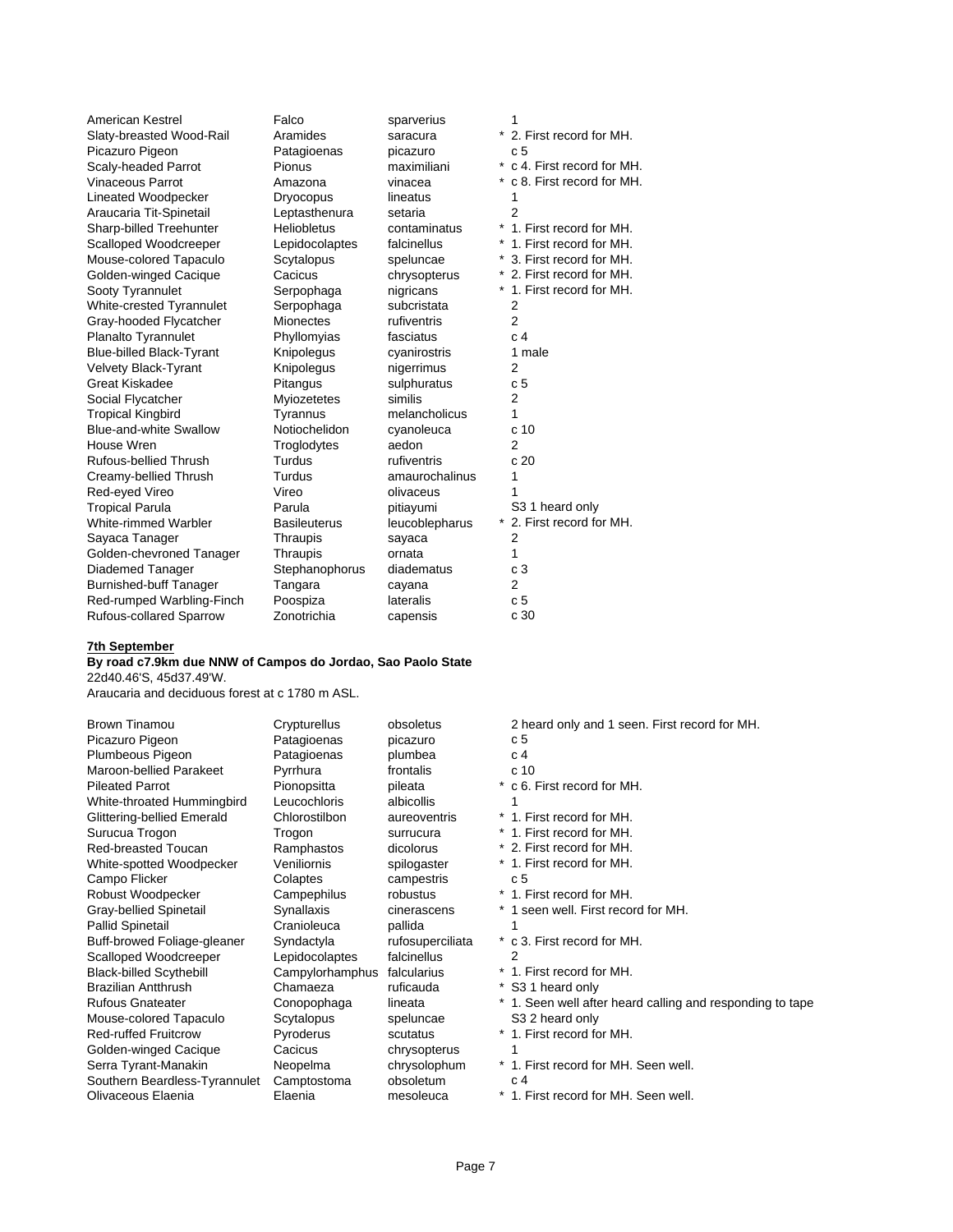| <b>Highland Elaenia</b><br>Serra do Mar Tyrannulet<br>Mottle-cheeked Tyrannulet<br>Planalto Tyrannulet<br>Gray-capped Tyrannulet<br><b>Blue-billed Black-Tyrant</b><br>Greenish Schiffornis<br>Chestnut-crowned Becard<br>Curl-crested Jay<br>Rufous-crowned Greenlet<br>Rufous-browed Peppershrike<br>White-rimmed Warbler<br>Diademed Tanager<br>Bay-chested Warbling-Finch | Elaenia<br>Phylloscartes<br>Phylloscartes<br>Phyllomyias<br>Phyllomyias<br>Knipolegus<br>Schiffornis<br>Pachyramphus<br>Cyanocorax<br><b>Hylophilus</b><br>Cyclarhis<br><b>Basileuterus</b><br>Stephanophorus<br>Poospiza | obscura<br>difficilis<br>ventralis<br>fasciatus<br>griseocapilla<br>cyanirostris<br>virescens<br>castaneus<br>cristatellus<br>poicilotis<br>qujanensis<br>leucoblepharus<br>diadematus<br>thoracica | * 2. First record for MH.<br>* 1. First record for MH.<br>2<br>c <sub>10</sub><br>2<br>1m.1f<br>* 1. First record for MH.<br>2<br>* 4. First record for MH.<br>2<br>S3 3 heard only<br>c.20<br>* 2. First record for MH. |
|-------------------------------------------------------------------------------------------------------------------------------------------------------------------------------------------------------------------------------------------------------------------------------------------------------------------------------------------------------------------------------|---------------------------------------------------------------------------------------------------------------------------------------------------------------------------------------------------------------------------|-----------------------------------------------------------------------------------------------------------------------------------------------------------------------------------------------------|--------------------------------------------------------------------------------------------------------------------------------------------------------------------------------------------------------------------------|
|                                                                                                                                                                                                                                                                                                                                                                               |                                                                                                                                                                                                                           |                                                                                                                                                                                                     |                                                                                                                                                                                                                          |
|                                                                                                                                                                                                                                                                                                                                                                               |                                                                                                                                                                                                                           |                                                                                                                                                                                                     |                                                                                                                                                                                                                          |
| Red-rumped Warbling-Finch                                                                                                                                                                                                                                                                                                                                                     | Poospiza                                                                                                                                                                                                                  | lateralis                                                                                                                                                                                           | c 16                                                                                                                                                                                                                     |
| Rufous-collared Sparrow                                                                                                                                                                                                                                                                                                                                                       | Zonotrichia                                                                                                                                                                                                               | capensis                                                                                                                                                                                            | c20                                                                                                                                                                                                                      |
| Green-winged Saltator                                                                                                                                                                                                                                                                                                                                                         | Saltator                                                                                                                                                                                                                  | similis                                                                                                                                                                                             | * 2. First record for MH.                                                                                                                                                                                                |
| <b>Thick-billed Saltator</b>                                                                                                                                                                                                                                                                                                                                                  | Saltator                                                                                                                                                                                                                  | maxillosus                                                                                                                                                                                          | * c 10. First record for MH.                                                                                                                                                                                             |

### **Intervales State Park, Sao Paolo State**

Trails around lodge in afternoon. Carmo trail in morning. Largeado Trail. Deciduous Forest at c 2900 feet ASL. 2 Crab-eating Fox and a jack rabbit (sp. Undet.) also seen

| Slaty-breasted Wood-Rail     | Aramides           | saracura       |                                                              |
|------------------------------|--------------------|----------------|--------------------------------------------------------------|
| Rusty-barred Owl             | Strix              | hylophila      | * S3 1 heard only.                                           |
| Mottled Owl                  | Ciccaba            | virgata        | S3 1 heard only                                              |
| Tawny-browed Owl             | Pulsatrix          | koeniswaldiana | * 1 seen well after responding to tape. First record for MH. |
| Least Pygmy-Owl              | Glaucidium         | minutissimum   | * S3 1 heard only                                            |
| Long-trained Nightjar        | Macropsalis        | forcipata      | * 2. First record for MH.                                    |
| White-collared Swift         | Streptoprocne      | zonaris        | c 20                                                         |
| Scale-throated Hermit        | Phaethornis        | eurynome       | * 1 First record for MH.                                     |
| White-throated Hummingbird   | Leucochloris       | albicollis     |                                                              |
| Rufous-breasted Leaftosser   | Sclerurus          | scansor        | * 1. First record for MH.                                    |
| White-throated Woodcreeper   | Xiphocolaptes      | albicollis     |                                                              |
| Golden-winged Cacique        | Cacicus            | chrysopterus   | c 6                                                          |
| Ochre-faced Tody-Flycatcher  | Poecilotriccus     | plumbeiceps    | S <sub>3</sub> 1 heard only                                  |
| Brown-breasted Bamboo-Tyrant | <b>Hemitriccus</b> | obsoletus      | * 1. First record for MH.                                    |
| Greenish Schiffornis         | Schiffornis        | virescens      | S <sub>3</sub> 2 heard only                                  |
| Uniform Finch                | Haplospiza         | unicolor       | S3 2 heard only                                              |
|                              |                    |                |                                                              |

### **8th September**

## **Intervales State Park, Sao Paolo State**

Trails around lodge in afternoon. Carmo trail in morning. Deciduous forest at c 2700 feet ASL. Streams, small lake. Marsh areas. Lawn.

| Brown Tinamou                | Crypturellus  | obsoletus       | S <sub>3</sub> 1 heard only      |
|------------------------------|---------------|-----------------|----------------------------------|
| Variegated Tinamou           | Crypturellus  | variegatus      | * S3 1 heard only                |
| <b>Black Vulture</b>         | Coragyps      | atratus         | c <sub>10</sub>                  |
| Gray-headed Kite             | Leptodon      | cayanensis      | 2                                |
| Swallow-tailed Kite          | Elanoides     | forficatus      | 2                                |
| Rufous-thighed Kite          | Harpagus      | diodon          | 1 ad. seen well                  |
| Mantled Hawk                 | Leucopternis  | polionotus      | * 2. First record for MH.        |
| Roadside Hawk                | <b>Buteo</b>  | magnirostris    | c 3.                             |
| Black Hawk-Eagle             | Spizaetus     | tyrannus        |                                  |
| Barred Forest-Falcon         | Micrastur     | ruficollis      | S3 2 heard only                  |
| Spot-winged Wood-Quail       | Odontophorus  | capueira        | * S3 several heard only at dusk. |
| Southern Lapwing             | Vanellus      | chilensis       |                                  |
| Plumbeous Pigeon             | Patagioenas   | plumbea         | 2                                |
| Gray-fronted Dove            | Leptotila     | rufaxilla       |                                  |
| Maroon-bellied Parakeet      | Pyrrhura      | frontalis       | c 5                              |
| <b>Blue-winged Parrotlet</b> | Forpus        | xanthopterygius | 2                                |
| <b>Pileated Parrot</b>       | Pionopsitta   | pileata         | c 6                              |
| Scaly-headed Parrot          | <b>Pionus</b> | maximiliani     | c <sub>10</sub>                  |
|                              |               |                 |                                  |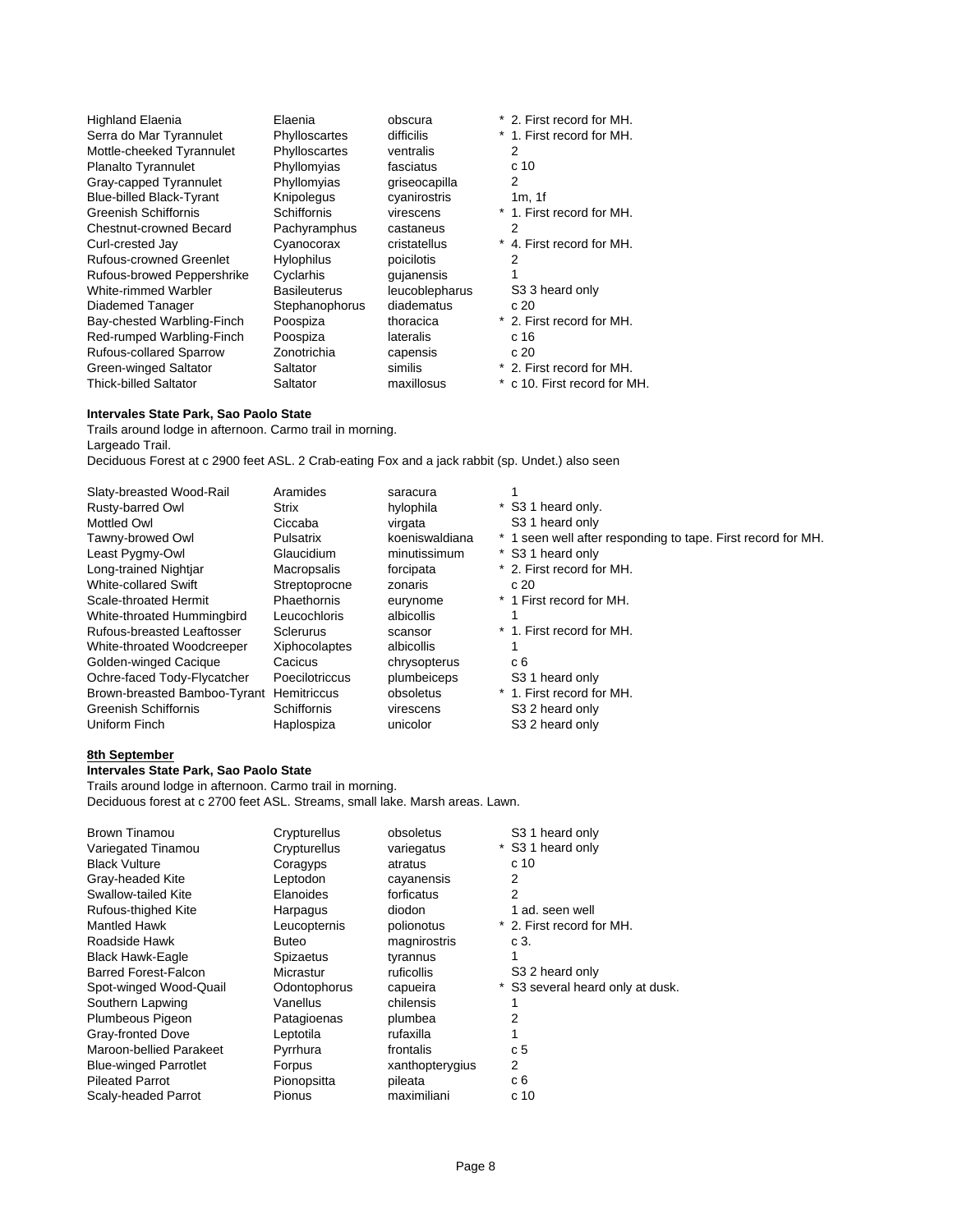Squirrel Cuckoo Piaya cayana c 5 Smooth-billed Ani **Crotophaga** ani 2 Mottled Owl **Ciccaba** virgata S3 1 heard only. Long-trained Nightjar Macropsalis forcipata 2 m, 1 f/imm. at dusk White-collared Swift **Streptoprocne** zonaris c 230 Dusky-throated Hermit Phaethornis squalidus \* 1. First record for MH. Black Jacobin **Florisuga** fuscus \* 1. First record for MH. Violet-capped Woodnymph Thalurania glaucopis c 10<br>
White-throated Hummingbird Leucochloris albicollis c 5 White-throated Hummingbird Leucochloris albicollis Versicolored Emerald Agyrtria versicolor c 4 Amethyst Woodstar **Calliphlox** amethystina 1 female/imm. Black-throated Trogon Trogon Trogon rufus c 3 Surucua Trogon Trogon Surrucura c 4 Rufous-capped Motmot Baryphthengus ruficapillus 2. First record for MH. Buff-bellied Puffbird **Notharchus** swainsoni \* 1. First record for MH.<br>Rusty-breasted Nunlet Nonnula **Notharchus** rubecula \* 2. First record for MH. Saffron Toucanet **Baillonius** baillonius bailloni \* 7. First record for MH. Spot-billed Toucanet Selenidera maculirostris \* 2 (m+f). First record for MH. Red-breasted Toucan Ramphastos dicolorus 1<br>
Ochre-collared Piculet Picumnus temminckii \* 2. First record for MH. Ochre-collared Piculet Picumnus temminckii Yellow-fronted Woodpecker Melanerpes flavifrons \* S3 1 heard only. White-spotted Woodpecker Veniliornis spilogaster c 3 Yellow-browed Woodpecker Piculus aurulentus 1<br>
Green-barred Woodpecker Colaptes melanochloros \* 1. First record for MH. Green-barred Woodpecker Colaptes melanochloros Campo Flicker **Colaptes** Colaptes campestris 2<br>
Helmeted Woodpecker **Colaptes** Cryocopus appleatus \* 1. First record for MH. Helmeted Woodpecker **Dryocopus galeatus** Robust Woodpecker Campephilus robustus 1 Rufous Hornero **Furnarius** rufus c 5 Rufous-capped Spinetail Synallaxis ruficapilla 1 Streaked Xenops **Xenops** White-browed Foliage-gleaner Anabacerthia amaurotis \* 2. First record for MH. Pale-browed Treehunter Cichlocolaptes leucophrus \* 1. First record for MH. Buff-fronted Foliage-gleaner Philydor rufum c 10<br>
White-collared Foliage-gleaner Anabazenops fuscus \* c 3. First record for MH. White-collared Foliage-gleaner Anabazenops fuscus White-eyed Foliage-gleaner Automolus leucophthalmus S3 1 heard only Rufous-breasted Leaftosser Sclerurus scansor 1<br>
Olivaceous Woodcreeper Sittasomus ariseicapillus 1 Olivaceous Woodcreeper Sittasomus griseicapillus 1 Planalto Woodcreeper **Dendrocolaptes** platyrostris \* 1. First record for MH. Scalloped Woodcreeper Lepidocolaptes falcinellus 2 Spot-backed Antshrike Hypoedaleus guttatus c 3. First record for MH. Giant Antshrike **Batara** cinerea \* S3 c 10 heard only<br>
Large-tailed Antshrike Mackenziaena leachii \* 1 singing male. Bric White-bearded Antshrike Biatas nigropectus \* 1 male. First record for MH. Variable Antshrike Thamnophilus caerulescens 2 Plain Antvireo Dysithamnus mentalis c 10 Ferruginous Antbird **Drymophila** ferruginea 1 Bertoni's Antbird **Drymophila** rubricollis \* c 3. First record for MH. Ochre-rumped Antbird Drymophila ochropyga \* 2. First record for MH. Dusky-tailed Antbird Drymophila malura \* 2. First record for MH. Streak-capped Antwren Terenura maculata 2 White-shouldered Fire-eye Pyriglena leucoptera 1 female/imm Rufous-capped Antthrush Formicarius colma 2 Such's Antthrush Chamaeza meruloides \* S3 1 heard only

Slaty Bristlefront Merulaxis ater White-breasted Tapaculo Scytalopus indigoticus \* 2. First record for MH. Cinnamon-vented Piha Lipaugus lanioides \* 2. First record for MH. Red-ruffed Fruitcrow **Pyroderus** scutatus 2 Shiny Cowbird Molothrus bonariensis c 10

Blue-bellied Parrot Triclaria malachitacea \* c 4. Brief views and birds calling. First record for MH. Rusty-barred Owl Strix Strix hylophila 1 seen well after responding to tape shortly after dark.  $*$  2. First record for MH. Large-tailed Antshrike Mackenziaena leachii \* 1 singing male. Brief views. First record for MH. Variegated Antpitta **Grallaria** varia \* 3 seen well. First record for MH. 1 seen well. Of *Merulaxis sicki* form. Seen well and responding to tape. Another heard only. Hooded Berryeater **Carpornis** cucullata \* c 10 including 1 seen well. First record for MH. Bare-throated Bellbird Procnias nudicollis c 5 including 1 seen. First record for MH.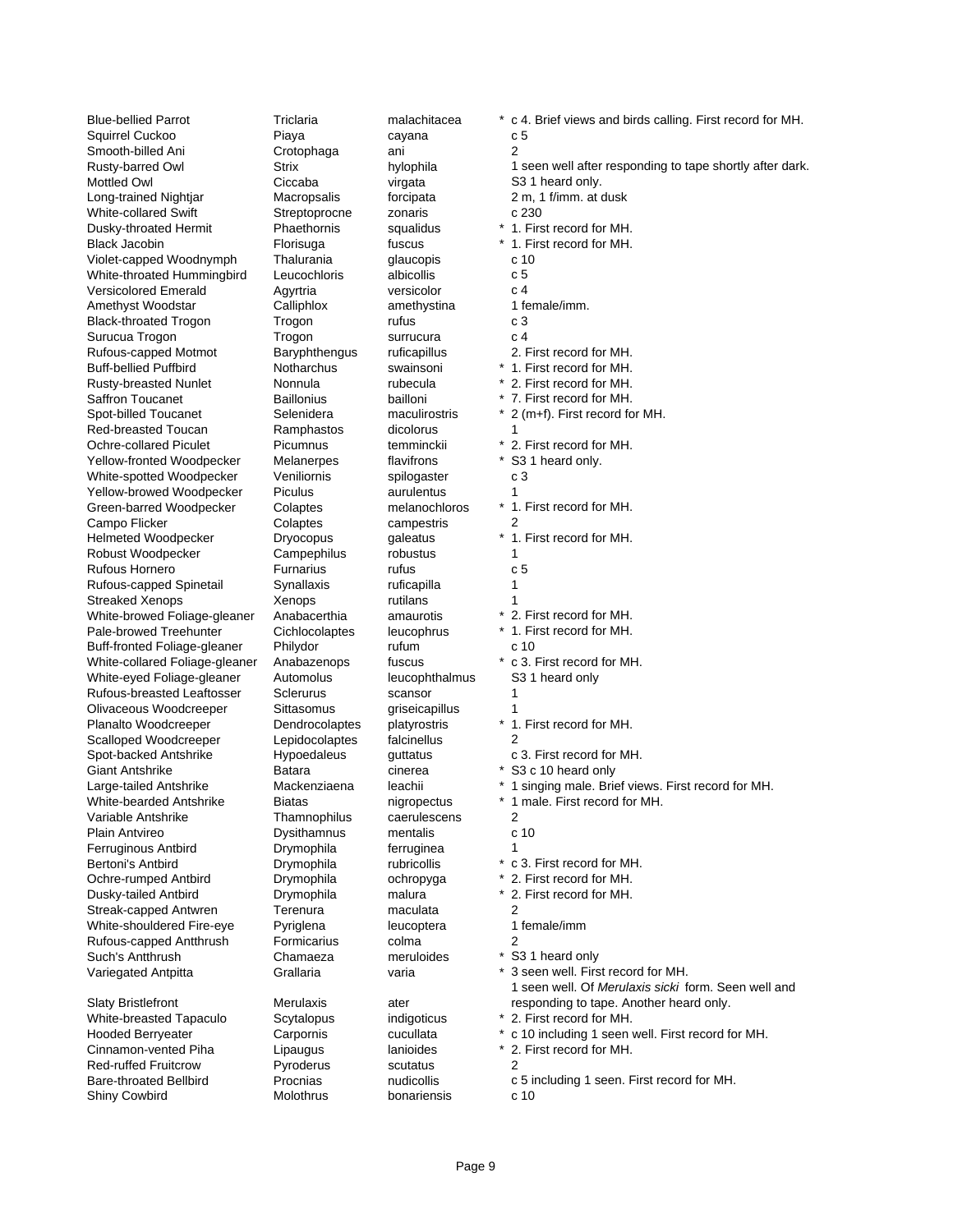Golden-winged Cacique Cacicus chrysopterus c 4 Serra Tyrant-Manakin Neopelma chrysolophum 1 Wing-barred Piprites Piprites Piprites chloris 1<br>Gray Elaenia Cancens C.3 Gray Elaenia **Myiopagis** caniceps Gray-hooded Flycatcher Mionectes rufiventris 2 Planalto Tyrannulet Phyllomyias fasciatus Gray-capped Tyrannulet Phyllomyias griseocapilla Large-headed Flatbill **Ramphotrigon** megacephalum Yellow-olive Flycatcher Tolmomyias sulphurescens 1 White-throated Spadebill Platyrinchus mystaceus 2 Cliff Flycatcher **Hirundinea** ferruginea 2 Long-tailed Tyrant Colonia Colonia colonus 2<br>
Cattle Tyrant Cattle Tyrant Machetornis rixosa 2 Cattle Tyrant Shear-tailed Gray Tyrant Muscipipra vetula 2 Sirystes Sirystes sibilator 1 Great Kiskadee **Pitangus** Sulphuratus Chestnut-crowned Becard Pachyramphus castaneus 1 Gray-breasted Martin Progne chalybea 2<br>
White-rumped Swallow Tachycineta leucorrhoa c White-rumped Swallow Tachycineta leucorrhoa c 7 House Wren Troglodytes aedon 1 Chalk-browed Mockingbird Mimus saturninus 1<br>
Yellow-legged Thrush Platycichla flavipes c 30 Yellow-legged Thrush Platycichla flavipes Rufous-bellied Thrush Turdus rufiventris c 10 Rufous-browed Peppershrike Cyclarhis gujanensis 2 Tropical Parula **Parula** Parula **Parula** Parula pitiayumi 2 Golden-crowned Warbler Basileuterus culicivorus c 3 Bananaquit Coereba flaveola 2 Magpie Tanager **Cissopis** Cissopis **Constants** 2 Rufous-headed Tanager Hemithraupis ruficapilla 1 Black-goggled Tanager Trichothraupis melanops 1 male Sayaca Tanager Thraupis sayaca 2 Azure-shouldered Tanager Thraupis cyanoptera c 5 Diademed Tanager Stephanophorus diadematus Brassy-breasted Tanager Tangara desmaresti 1 male Blue Dacnis **Dacnis** Dacnis **cayana** c 5 Green Honeycreeper Chlorophanes spiza c 5 Swallow-Tanager Tersina viridis 2 (m+f) Temminck's Seedeater Sporophila falcirostris communication communication communication communication communication communication communication communication communication communication communication communication communica Black-throated Grosbeak Saltator fuliginosus

Sepia-capped Flycatcher Leptopogon amaurocephalus 1. First record for MH. Oustalet's Tyrannulet Phylloscartes oustaleti \* c 5. First record for MH. Bay-ringed Tyrannulet Phylloscartes sylviolus \* 3. First record for MH. Eared Pygmy-Tyrant Myiornis auricularis \* c 4. First record for MH. Common Tody-Flycatcher Todirostrum cinereum 1<br>
Large-headed Flatbill Ramphotrigon megacephalum \* S31 heard only Gray-hooded Attila **Attila** Attila **Attila** and the rufus 2 including 1 seen well. First record for MH. Three-striped Flycatcher Conopias trivirgatus \* 1. First record for MH. Greenish Schiffornis Schiffornis Schiffornis virescens S3 c 3 heard only Sharpbill **Sharpbill** Oxyruncus cristatus \* 1. First record for MH. White-rimmed Warbler Basileuterus leucoblepharus S3 2 heard only Brown Tanager **Orchesticus** abeillei \* 2. First record for MH.<br>
Magpie Tanager Cissopis leverianus 2 Olive-green Tanager Orthogonys chloricterus \* c 5. First record for MH. Green-chinned Euphonia Euphonia Euphonia chalybea \* 2 (m+f) First record for MH. Buffy-fronted Seedeater Sporophila frontalis \* c 20. First record for MH. Haplospiza unicolor c 50<br>
Saltator fuliginosus \* 1. First record for MH.

#### **9th September**

#### **Intervales State Park, Sao Paolo State**

Only additional species to yesterday noted. Trails visited today: Lageado, Bocaina Road, Barra Grande Road.

| Solitary Tinamou       | Tinamus      | solitarius | * S3 1 heard only.               |
|------------------------|--------------|------------|----------------------------------|
| Cocoi Heron            | Ardea        | cocoi      |                                  |
| Short-tailed Hawk      | <b>Buteo</b> | brachyurus | 1, light morph.                  |
| Yellow-headed Caracara | Milvago      | chimachima |                                  |
| Barred Forest-Falcon   | Micrastur    | ruficollis | 2, including 1 seen flying over. |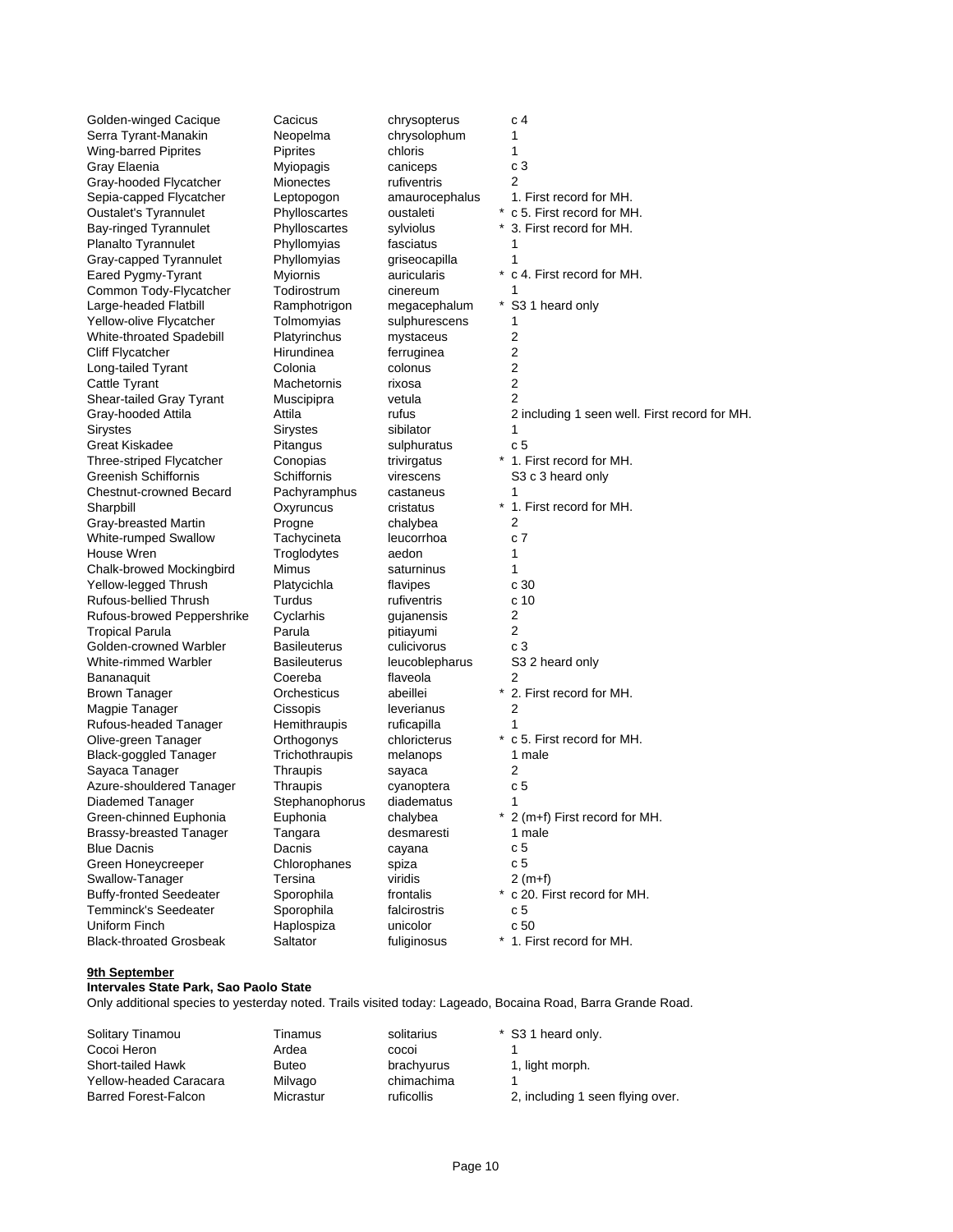| Dusky-legged Guan<br>Red-and-white Crake<br>Slaty-breasted Wood-Rail<br>Blackish Rail<br><b>Blue-bellied Parrot</b><br><b>Tropical Screech-Owl</b><br>Variable Screech-Owl<br>Silky-tailed Nightjar<br>Yellow-fronted Woodpecker<br>Red-eyed Thornbird<br>Large-tailed Antshrike<br>Star-throated Antwren<br>Short-tailed Antthrush<br><b>Blue Manakin</b><br>Pin-tailed Manakin<br>Yellow-bellied Elaenia<br>Sao Paulo Tyrannulet<br>Large-headed Flatbill<br>Amazonian Royal-Flycatcher<br>Euler's Flycatcher | Penelope<br>Laterallus<br>Aramides<br>Pardirallus<br>Triclaria<br>Megascops<br>Megascops<br>Caprimulgus<br>Melanerpes<br>Phacellodomus<br>Mackenziaena<br>Myrmotherula<br>Chamaeza<br>Chiroxiphia<br>Ilicura<br>Elaenia<br>Phylloscartes<br>Ramphotrigon<br>Onychorhynchus<br>Lathrotriccus | obscura<br>leucopyrrhus<br>saracura<br>nigricans<br>malachitacea<br>choliba<br>atricapillus<br>sericocaudatus<br>flavifrons<br>erythrophthalmus<br>leachii<br>gularis<br>campanisona<br>caudata<br>militaris<br>flavogaster<br>paulista<br>megacephalum<br>coronatus<br>euleri | * c 3. First record for MH.<br>* 2. First record for MH. Seen after responding to tape<br>3<br>* S3 1 heard only.<br>1<br>$\overline{2}$<br>S3 1 heard only.<br>* 1. First record for MH.<br>1. First record for MH.<br>c 2. Red eyed form.<br>1 male seen well.<br>$\overline{2}$<br>* 1. First record for MH.<br>c 10<br>1 female/imm.<br>2<br>* 2. First record for MH.<br>2. First record for MH.<br>* 3. First record of this form. Atlantic Royal Flycatcher treated<br>by some as separate species.<br>S3 2 heard only |
|-----------------------------------------------------------------------------------------------------------------------------------------------------------------------------------------------------------------------------------------------------------------------------------------------------------------------------------------------------------------------------------------------------------------------------------------------------------------------------------------------------------------|---------------------------------------------------------------------------------------------------------------------------------------------------------------------------------------------------------------------------------------------------------------------------------------------|--------------------------------------------------------------------------------------------------------------------------------------------------------------------------------------------------------------------------------------------------------------------------------|-------------------------------------------------------------------------------------------------------------------------------------------------------------------------------------------------------------------------------------------------------------------------------------------------------------------------------------------------------------------------------------------------------------------------------------------------------------------------------------------------------------------------------|
|                                                                                                                                                                                                                                                                                                                                                                                                                                                                                                                 |                                                                                                                                                                                                                                                                                             |                                                                                                                                                                                                                                                                                |                                                                                                                                                                                                                                                                                                                                                                                                                                                                                                                               |
| Greenish Schiffornis                                                                                                                                                                                                                                                                                                                                                                                                                                                                                            | Schiffornis                                                                                                                                                                                                                                                                                 | virescens                                                                                                                                                                                                                                                                      | 2                                                                                                                                                                                                                                                                                                                                                                                                                                                                                                                             |
| Rufous-crowned Greenlet                                                                                                                                                                                                                                                                                                                                                                                                                                                                                         | Hylophilus                                                                                                                                                                                                                                                                                  | poicilotis                                                                                                                                                                                                                                                                     | S3 c 3 heard only.                                                                                                                                                                                                                                                                                                                                                                                                                                                                                                            |
| Golden-chevroned Tanager                                                                                                                                                                                                                                                                                                                                                                                                                                                                                        | Thraupis                                                                                                                                                                                                                                                                                    | ornata                                                                                                                                                                                                                                                                         | c 10                                                                                                                                                                                                                                                                                                                                                                                                                                                                                                                          |
| 10th September                                                                                                                                                                                                                                                                                                                                                                                                                                                                                                  |                                                                                                                                                                                                                                                                                             |                                                                                                                                                                                                                                                                                |                                                                                                                                                                                                                                                                                                                                                                                                                                                                                                                               |
| Intervales State Park, Sao Paolo State                                                                                                                                                                                                                                                                                                                                                                                                                                                                          |                                                                                                                                                                                                                                                                                             |                                                                                                                                                                                                                                                                                |                                                                                                                                                                                                                                                                                                                                                                                                                                                                                                                               |
| Solitary Tinamou                                                                                                                                                                                                                                                                                                                                                                                                                                                                                                | Tinamus                                                                                                                                                                                                                                                                                     | solitarius                                                                                                                                                                                                                                                                     | S3 1 heard only                                                                                                                                                                                                                                                                                                                                                                                                                                                                                                               |
| <b>Black-fronted Piping-Guan</b>                                                                                                                                                                                                                                                                                                                                                                                                                                                                                | Pipile                                                                                                                                                                                                                                                                                      | jacutinga                                                                                                                                                                                                                                                                      | * 4 First record for MH.<br>two groups heard calling. One bird seen flying away. First                                                                                                                                                                                                                                                                                                                                                                                                                                        |
| Spot-winged Wood-Quail                                                                                                                                                                                                                                                                                                                                                                                                                                                                                          | Odontophorus                                                                                                                                                                                                                                                                                | capueira                                                                                                                                                                                                                                                                       | record for MH.                                                                                                                                                                                                                                                                                                                                                                                                                                                                                                                |
| Blackish Rail                                                                                                                                                                                                                                                                                                                                                                                                                                                                                                   | Pardirallus                                                                                                                                                                                                                                                                                 | nigricans                                                                                                                                                                                                                                                                      | S <sub>3</sub> 1 heard only                                                                                                                                                                                                                                                                                                                                                                                                                                                                                                   |
|                                                                                                                                                                                                                                                                                                                                                                                                                                                                                                                 |                                                                                                                                                                                                                                                                                             |                                                                                                                                                                                                                                                                                |                                                                                                                                                                                                                                                                                                                                                                                                                                                                                                                               |
| Variable Screech-Owl                                                                                                                                                                                                                                                                                                                                                                                                                                                                                            | Megascops<br>Ciccaba                                                                                                                                                                                                                                                                        | atricapillus                                                                                                                                                                                                                                                                   | S <sub>3</sub> 1 heard only                                                                                                                                                                                                                                                                                                                                                                                                                                                                                                   |
| <b>Mottled Owl</b>                                                                                                                                                                                                                                                                                                                                                                                                                                                                                              |                                                                                                                                                                                                                                                                                             | virgata                                                                                                                                                                                                                                                                        | S3 1 heard only                                                                                                                                                                                                                                                                                                                                                                                                                                                                                                               |
| Least Pygmy-Owl                                                                                                                                                                                                                                                                                                                                                                                                                                                                                                 | Glaucidium                                                                                                                                                                                                                                                                                  | minutissimum                                                                                                                                                                                                                                                                   | 1 seen well after responding to tape. First record for MH.                                                                                                                                                                                                                                                                                                                                                                                                                                                                    |
| Ocellated Poorwill                                                                                                                                                                                                                                                                                                                                                                                                                                                                                              | Nyctiphrynus                                                                                                                                                                                                                                                                                | ocellatus                                                                                                                                                                                                                                                                      | brief views of bird flying over after responding to tape.                                                                                                                                                                                                                                                                                                                                                                                                                                                                     |
| Sombre Hummingbird                                                                                                                                                                                                                                                                                                                                                                                                                                                                                              | Campylopterus                                                                                                                                                                                                                                                                               | cirrochloris                                                                                                                                                                                                                                                                   | 1                                                                                                                                                                                                                                                                                                                                                                                                                                                                                                                             |
| <b>Festive Coquette</b>                                                                                                                                                                                                                                                                                                                                                                                                                                                                                         | Lophornis                                                                                                                                                                                                                                                                                   | chalybeus                                                                                                                                                                                                                                                                      | 1 imm.                                                                                                                                                                                                                                                                                                                                                                                                                                                                                                                        |
| Thrush-like Woodcreeper                                                                                                                                                                                                                                                                                                                                                                                                                                                                                         | Dendrocincla                                                                                                                                                                                                                                                                                | turdina                                                                                                                                                                                                                                                                        | c <sub>4</sub>                                                                                                                                                                                                                                                                                                                                                                                                                                                                                                                |
| Dusky-tailed Antbird                                                                                                                                                                                                                                                                                                                                                                                                                                                                                            | Drymophila                                                                                                                                                                                                                                                                                  | malura                                                                                                                                                                                                                                                                         | 1                                                                                                                                                                                                                                                                                                                                                                                                                                                                                                                             |
| Such's Antthrush                                                                                                                                                                                                                                                                                                                                                                                                                                                                                                | Chamaeza                                                                                                                                                                                                                                                                                    | meruloides                                                                                                                                                                                                                                                                     | 1 seen well. First record for MH.                                                                                                                                                                                                                                                                                                                                                                                                                                                                                             |
| Rufous Gnateater                                                                                                                                                                                                                                                                                                                                                                                                                                                                                                | Conopophaga                                                                                                                                                                                                                                                                                 | lineata                                                                                                                                                                                                                                                                        | 2                                                                                                                                                                                                                                                                                                                                                                                                                                                                                                                             |
| Mouse-colored Tapaculo                                                                                                                                                                                                                                                                                                                                                                                                                                                                                          |                                                                                                                                                                                                                                                                                             |                                                                                                                                                                                                                                                                                | 1 of new form currently undescribed with distinctive call                                                                                                                                                                                                                                                                                                                                                                                                                                                                     |
|                                                                                                                                                                                                                                                                                                                                                                                                                                                                                                                 | Scytalopus                                                                                                                                                                                                                                                                                  | speluncae                                                                                                                                                                                                                                                                      | compared to previous birds this trip.<br>* 3 seen well. First record for MH.                                                                                                                                                                                                                                                                                                                                                                                                                                                  |
| Swallow-tailed Cotinga                                                                                                                                                                                                                                                                                                                                                                                                                                                                                          | Phibalura                                                                                                                                                                                                                                                                                   | flavirostris                                                                                                                                                                                                                                                                   |                                                                                                                                                                                                                                                                                                                                                                                                                                                                                                                               |
| Cinnamon-vented Piha                                                                                                                                                                                                                                                                                                                                                                                                                                                                                            | Lipaugus                                                                                                                                                                                                                                                                                    | lanioides                                                                                                                                                                                                                                                                      | c 4 including 1 seen briefly.                                                                                                                                                                                                                                                                                                                                                                                                                                                                                                 |
| Bare-throated Bellbird                                                                                                                                                                                                                                                                                                                                                                                                                                                                                          | Procnias                                                                                                                                                                                                                                                                                    | nudicollis                                                                                                                                                                                                                                                                     | 1 female seen and sev. singing males heard only.                                                                                                                                                                                                                                                                                                                                                                                                                                                                              |
| Red-rumped Cacique                                                                                                                                                                                                                                                                                                                                                                                                                                                                                              | Cacicus                                                                                                                                                                                                                                                                                     | haemorrhous                                                                                                                                                                                                                                                                    | c 5                                                                                                                                                                                                                                                                                                                                                                                                                                                                                                                           |
| Ochre-faced Tody-Flycatcher                                                                                                                                                                                                                                                                                                                                                                                                                                                                                     | Poecilotriccus                                                                                                                                                                                                                                                                              | plumbeiceps                                                                                                                                                                                                                                                                    | S1 c 6 including 2 at nest.                                                                                                                                                                                                                                                                                                                                                                                                                                                                                                   |
| Hangnest Tody-Tyrant                                                                                                                                                                                                                                                                                                                                                                                                                                                                                            | Hemitriccus                                                                                                                                                                                                                                                                                 | nidipendulus                                                                                                                                                                                                                                                                   | * 1 seen well. First record for MH.<br>S3 1 heard only. Additional species and unusual sightings                                                                                                                                                                                                                                                                                                                                                                                                                              |
| Sharpbill                                                                                                                                                                                                                                                                                                                                                                                                                                                                                                       | Oxyruncus                                                                                                                                                                                                                                                                                   | cristatus                                                                                                                                                                                                                                                                      | only compared with 9/8 and 9/9/2006.                                                                                                                                                                                                                                                                                                                                                                                                                                                                                          |
| Southern Rough-winged Swallow Stelgidopteryx                                                                                                                                                                                                                                                                                                                                                                                                                                                                    |                                                                                                                                                                                                                                                                                             | ruficollis                                                                                                                                                                                                                                                                     | 2. A group of howler monkeys heard in distance.                                                                                                                                                                                                                                                                                                                                                                                                                                                                               |
| Hooded Siskin                                                                                                                                                                                                                                                                                                                                                                                                                                                                                                   | Carduelis                                                                                                                                                                                                                                                                                   | magellanica                                                                                                                                                                                                                                                                    | 1 female/imm.                                                                                                                                                                                                                                                                                                                                                                                                                                                                                                                 |
| Orange-headed Tanager                                                                                                                                                                                                                                                                                                                                                                                                                                                                                           | Thlypopsis                                                                                                                                                                                                                                                                                  | sordida                                                                                                                                                                                                                                                                        | 1 male                                                                                                                                                                                                                                                                                                                                                                                                                                                                                                                        |
| Ruby-crowned Tanager                                                                                                                                                                                                                                                                                                                                                                                                                                                                                            | Tachyphonus                                                                                                                                                                                                                                                                                 | coronatus                                                                                                                                                                                                                                                                      | c 4                                                                                                                                                                                                                                                                                                                                                                                                                                                                                                                           |
| Red-crowned Ant-Tanager                                                                                                                                                                                                                                                                                                                                                                                                                                                                                         | Habia                                                                                                                                                                                                                                                                                       | rubica                                                                                                                                                                                                                                                                         | 1                                                                                                                                                                                                                                                                                                                                                                                                                                                                                                                             |
| <b>Brazilian Tanager</b>                                                                                                                                                                                                                                                                                                                                                                                                                                                                                        | Ramphocelus                                                                                                                                                                                                                                                                                 | bresilius                                                                                                                                                                                                                                                                      | 1 male                                                                                                                                                                                                                                                                                                                                                                                                                                                                                                                        |
| Chestnut-bellied Euphonia                                                                                                                                                                                                                                                                                                                                                                                                                                                                                       | Euphonia                                                                                                                                                                                                                                                                                    | pectoralis                                                                                                                                                                                                                                                                     | 1                                                                                                                                                                                                                                                                                                                                                                                                                                                                                                                             |
| Red-necked Tanager                                                                                                                                                                                                                                                                                                                                                                                                                                                                                              | Tangara                                                                                                                                                                                                                                                                                     | cyanocephala                                                                                                                                                                                                                                                                   | c 4                                                                                                                                                                                                                                                                                                                                                                                                                                                                                                                           |
| <b>Brassy-breasted Tanager</b>                                                                                                                                                                                                                                                                                                                                                                                                                                                                                  | Tangara                                                                                                                                                                                                                                                                                     | desmaresti                                                                                                                                                                                                                                                                     | 1 male                                                                                                                                                                                                                                                                                                                                                                                                                                                                                                                        |
| Chestnut-backed Tanager                                                                                                                                                                                                                                                                                                                                                                                                                                                                                         | Tangara                                                                                                                                                                                                                                                                                     | preciosa                                                                                                                                                                                                                                                                       | 2. First record for MH.                                                                                                                                                                                                                                                                                                                                                                                                                                                                                                       |
| <b>Half-collared Sparrow</b>                                                                                                                                                                                                                                                                                                                                                                                                                                                                                    | Arremon                                                                                                                                                                                                                                                                                     | semitorquatus                                                                                                                                                                                                                                                                  | * 2. First record for MH.                                                                                                                                                                                                                                                                                                                                                                                                                                                                                                     |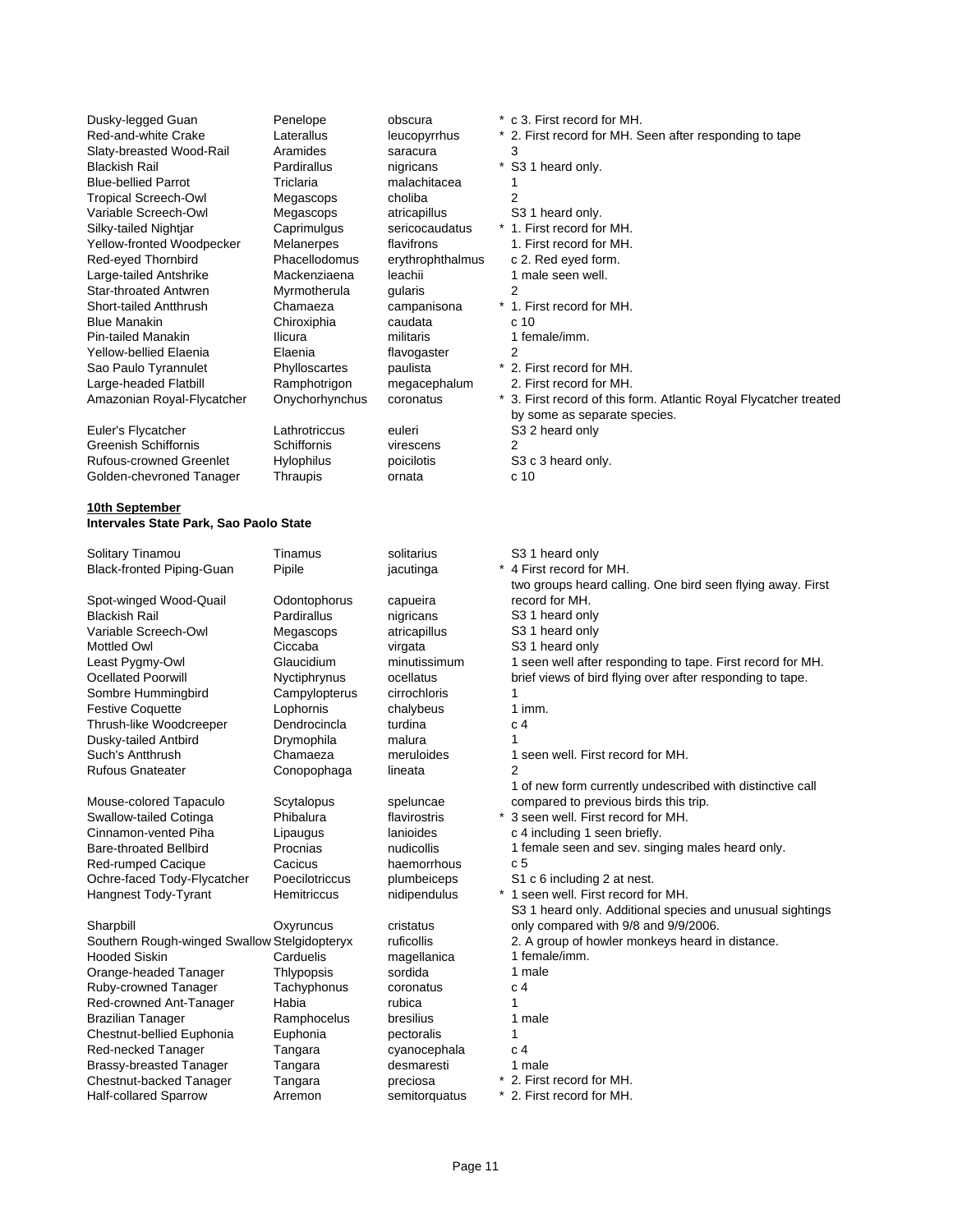### **11th September Ribeirao Grande Town, Sao Paolo State**

| Buff-necked Ibis                                                                                                                                                                                                             | <b>Theristicus</b>                                                                                                                 | caudatus                                                                                                     | * 2 flew over. First record for MH.                                                            |
|------------------------------------------------------------------------------------------------------------------------------------------------------------------------------------------------------------------------------|------------------------------------------------------------------------------------------------------------------------------------|--------------------------------------------------------------------------------------------------------------|------------------------------------------------------------------------------------------------|
| Between Ribeirao Grande and Cacopava, Sao Paolo State                                                                                                                                                                        |                                                                                                                                    |                                                                                                              |                                                                                                |
| Capped Heron<br>White-tailed Kite<br>White-tailed Hawk<br>Amazon Kingfisher<br>Curl-crested Jay                                                                                                                              | Pilherodius<br>Elanus<br><b>Buteo</b><br>Chloroceryle<br>Cyanocorax                                                                | pileatus<br>leucurus<br>albicaudatus<br>amazona<br>cristatellus                                              | 1<br>1<br>c <sub>4</sub><br>1<br>1                                                             |
| c 26km due SSW of Itapetinga, Sao Paolo State<br>23d48.78'S, 48d9.20'W<br>Marsh by road                                                                                                                                      |                                                                                                                                    |                                                                                                              |                                                                                                |
| Unicolored Blackbird                                                                                                                                                                                                         | Agelasticus                                                                                                                        | cyanopus                                                                                                     | * 1 male. First record for MH.                                                                 |
| By road c 6.8km due S of Cacapava, Sao Paolo State<br>23d9.59'S, 45d42.04'W<br>Freshwater pond with lillies and emergent reeds at c 600 m ASL.                                                                               |                                                                                                                                    |                                                                                                              |                                                                                                |
| Pied-billed Grebe<br><b>Great Egret</b><br><b>Snowy Egret</b><br>Cattle Egret<br>White-faced Whistling-Duck<br><b>Black Vulture</b><br>Common Moorhen<br>Wattled Jacana<br>White-headed Marsh-Tyrant<br>White-rumped Swallow | Podilymbus<br>Ardea<br>Egretta<br><b>Bubulcus</b><br>Dendrocygna<br>Coragyps<br>Gallinula<br>Jacana<br>Arundinicola<br>Tachycineta | podiceps<br>alba<br>thula<br>ibis<br>viduata<br>atratus<br>chloropus<br>jacana<br>leucocephala<br>leucorrhoa | 4<br>$\overline{2}$<br>1<br>c 6<br>c 20<br>2<br>c <sub>10</sub><br>c 4<br>2<br>c <sub>10</sub> |
| By road c 1.7 km due NNE of Itatiaia centre, Sao Paolo State<br>22d29.19'S, 44d33.47'W                                                                                                                                       |                                                                                                                                    |                                                                                                              |                                                                                                |

Marsh with reeds and sedges, patches of bushes and scrubby pastures.

| <b>Brazilian Teal</b>                        | Amazonetta    | brasiliensis | 3                                                                                                  |
|----------------------------------------------|---------------|--------------|----------------------------------------------------------------------------------------------------|
| <b>Rufous-sided Crake</b>                    | Laterallus    | melanophaius | c 3 including c 2 seen. First record for MH.<br>S3 c 3 heard only. Brief views of back of one bird |
| Blackish Rail                                | Pardirallus   | nigricans    | disappearing.                                                                                      |
| South American Snipe                         | Gallinago     | paraguaiae   | * 1 flushed. First record for MH.                                                                  |
| Ashy-tailed Swift                            | Chaetura      | andrei       | c <sub>10</sub>                                                                                    |
| Yellow-chinned Spinetail                     | Certhiaxis    | cinnamomeus  | c 3                                                                                                |
| Streamer-tailed Tyrant                       | Gubernetes    | vetapa       |                                                                                                    |
| <b>Yellow-browed Tyrant</b>                  | Satrapa       | icterophrys  |                                                                                                    |
| Fork-tailed Flycatcher                       | Tyrannus      | savana       |                                                                                                    |
| White-rumped Swallow                         | Tachycineta   | leucorrhoa   | c 5                                                                                                |
| Blue-and-white Swallow                       | Notiochelidon | cyanoleuca   |                                                                                                    |
| Southern Rough-winged Swallow Stelgidopteryx |               | ruficollis   | c 5                                                                                                |
| <b>Black-capped Donacobius</b>               | Donacobius    | atricapilla  |                                                                                                    |
| Common Waxbill                               | Estrilda      | astrild      | c 5                                                                                                |
| White-bellied Seedeater                      | Sporophila    | leucoptera   | 1 male                                                                                             |

# **Itatiaia National Park, entrance to Hotel Simon**

| Dusky-legged Guan            | Penelope      | obscura        | c 10                        |
|------------------------------|---------------|----------------|-----------------------------|
| Buff-fronted Foliage-gleaner | Philydor      | rufum          |                             |
| Olivaceous Woodcreeper       | Sittasomus    | griseicapillus |                             |
| Southern Antpipit            | Corythopis    | delalandi      | * c 3. First record for MH. |
| Euler's Flycatcher           | Lathrotriccus | euleri         |                             |
| Chestnut-bellied Euphonia    | Euphonia      | pectoralis     |                             |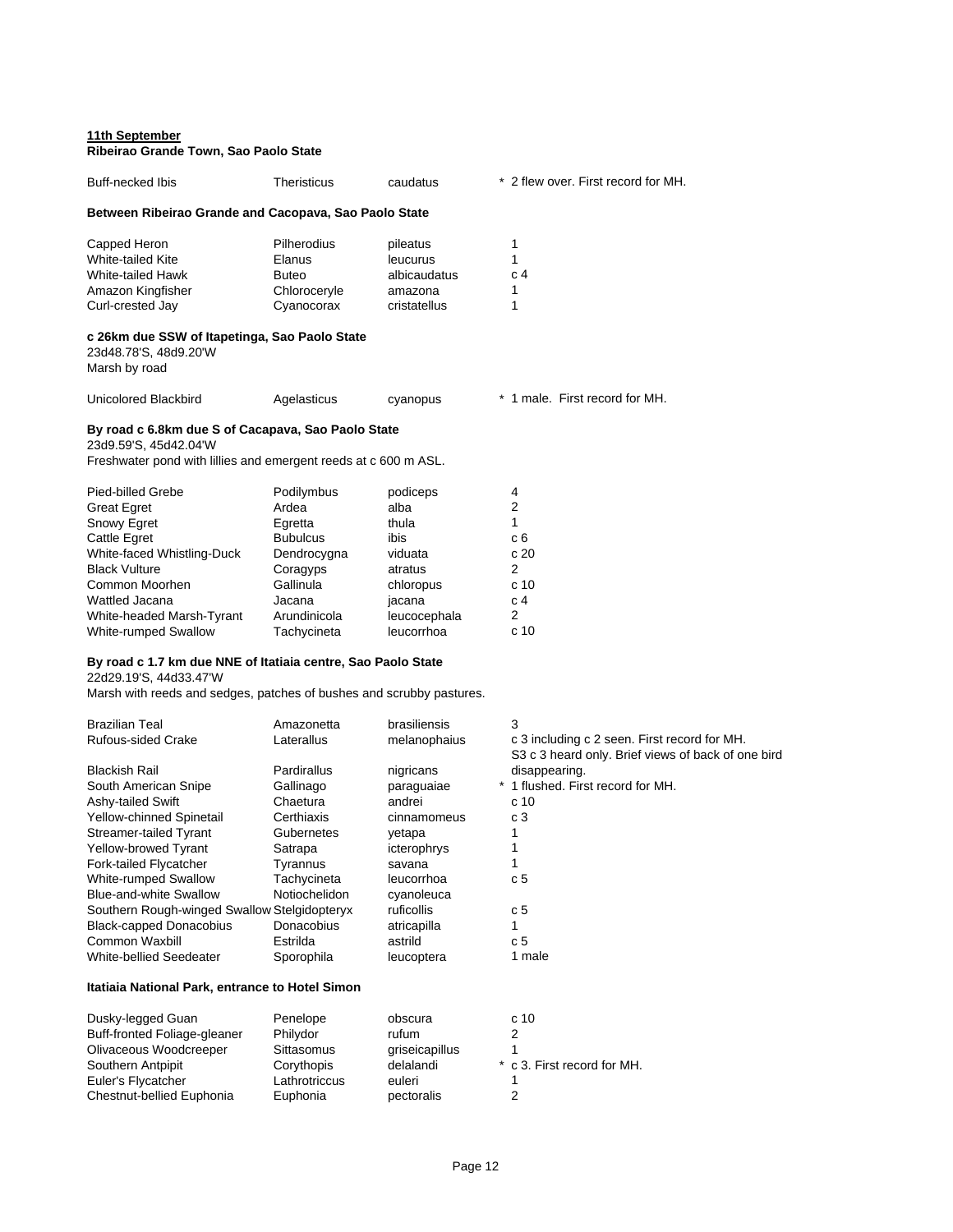### **Hotel Simon and Normas House, Itatiaia NP**

Hummingbird feeders and forest and gardens around houses/hotel.

| King Vulture                  | Sarcoramphus      | papa            | 2                                             |
|-------------------------------|-------------------|-----------------|-----------------------------------------------|
| Picazuro Pigeon               | Patagioenas       | picazuro        | c 40                                          |
| Scale-throated Hermit         | Phaethornis       | eurynome        | c <sub>5</sub>                                |
| <b>Frilled Coquette</b>       | Lophornis         | magnificus<br>* | c 4 males, 1 female/imm. First record for MH. |
| Violet-capped Woodnymph       | Thalurania        | glaucopis       | c 15                                          |
| White-throated Hummingbird    | Leucochloris      | albicollis      | c <sub>15</sub>                               |
| <b>Versicolored Emerald</b>   | Agyrtria          | versicolor      | c20                                           |
| <b>Brazilian Ruby</b>         | Clytolaema        | rubricauda      | c 15                                          |
| Buff-fronted Foliage-gleaner  | Philydor          | rufum           | 2                                             |
| Red-rumped Cacique            | Cacicus           | haemorrhous     | C <sub>4</sub>                                |
| Cliff Flycatcher              | <b>Hirundinea</b> | ferruginea      | 2                                             |
| Gray-breasted Martin          | Progne            | chalybea        | c 5                                           |
| Pale-breasted Thrush          | Turdus            | leucomelas      |                                               |
| Rufous-headed Tanager         | Hemithraupis      | ruficapilla     |                                               |
| Olive-green Tanager           | Orthogonys        | chloricterus    | C <sub>4</sub>                                |
| <b>Black-goggled Tanager</b>  | Trichothraupis    | melanops        | c <sub>3</sub>                                |
| Azure-shouldered Tanager      | Thraupis          | cyanoptera      | c 5                                           |
| Golden-chevroned Tanager      | Thraupis          | ornata          | c20                                           |
| Chestnut-bellied Euphonia     | Euphonia          | pectoralis      | c 10                                          |
| Green-headed Tanager          | Tangara           | seledon         | c <sub>25</sub>                               |
| <b>Burnished-buff Tanager</b> | Tangara           | cayana          | c <sub>10</sub>                               |
| <b>Blue Dacnis</b>            | Dacnis            | cayana          | c 20. Includes birds on 9/12/2006             |
| Swallow-Tanager               | Tersina           | viridis         | $\overline{2}$                                |
| Rufous-collared Sparrow       | Zonotrichia       | capensis        | c 20                                          |
| Hotel Donate, Itatiaia NP     |                   |                 |                                               |

| Variable Screech-Owl | Megascops     | atricapillus | 2. First record for MH, Seen well. |
|----------------------|---------------|--------------|------------------------------------|
| Rufous-capped Motmot | Baryphthengus | ruficapillus | S3 1 heard only                    |
| Variegated Antpitta  | Grallaria     | varıa        | S3 2 heard only.                   |

#### **12th September**

#### **Farm c 10km due NNE of Quelanez**

Short grass marsh at c 500m ASL. c. 15cm tall grass. Pastures with scattered trees and shrubs. Trees and bamboo by small river.

| <b>Whistling Heron</b>         | Syrigma           | sibilatrix      |                                                       |
|--------------------------------|-------------------|-----------------|-------------------------------------------------------|
| Boat-billed Heron              | Cochlearius       | cochlearius     | 2                                                     |
| Roadside Hawk                  | <b>Buteo</b>      | magnirostris    | c <sub>3</sub>                                        |
| Aplomado Falcon                | Falco             | femoralis       |                                                       |
| Southern Lapwing               | Vanellus          | chilensis       | c <sub>3</sub>                                        |
|                                |                   |                 | 1 seen well. First record for MH. Calling at dawn and |
| <b>Giant Snipe</b>             | Gallinago         | undulata        | * approaching tape playback.                          |
| Picazuro Pigeon                | Patagioenas       | picazuro        | c 5                                                   |
| <b>Blue-winged Parrotlet</b>   | Forpus            | xanthopterygius | 2                                                     |
| Smooth-billed Ani              | Crotophaga        | ani             | c <sub>10</sub>                                       |
| Ashy-tailed Swift              | Chaetura          | andrei          | c 10 Sick's Swift                                     |
| Swallow-tailed Hummingbird     | Campylopterus     | macrourus       |                                                       |
| White-vented Violet-ear        | Colibri           | serrirostris    | * 1. First record for MH.                             |
| Glittering-throated Emerald    | Polyerata         | fimbriata       |                                                       |
| White-eared Puffbird           | <b>Nystalus</b>   | chacuru         | 2. First record for MH.                               |
| Campo Flicker                  | Colaptes          | campestris      |                                                       |
| Chopi Blackbird                | Gnorimopsar       | chopi           | c 3                                                   |
| <b>Bran-colored Flycatcher</b> | <b>Myiophobus</b> | fasciatus       | 2                                                     |
| White-rumped Monjita           | <b>Xolmis</b>     | velatus         | * 2. First record for MH.                             |
| <b>Crested Black-Tyrant</b>    | Knipolegus        | lophotes        |                                                       |
| Masked Water-Tyrant            | Fluvicola         | nengeta         | 2                                                     |
| Yellow-browed Tyrant           | Satrapa           | icterophrys     |                                                       |
| Short-crested Flycatcher       | Myiarchus         | ferox           |                                                       |
| <b>Tropical Kingbird</b>       | Tyrannus          | melancholicus   |                                                       |
| <b>White-rumped Swallow</b>    | Tachycineta       | leucorrhoa      | 2                                                     |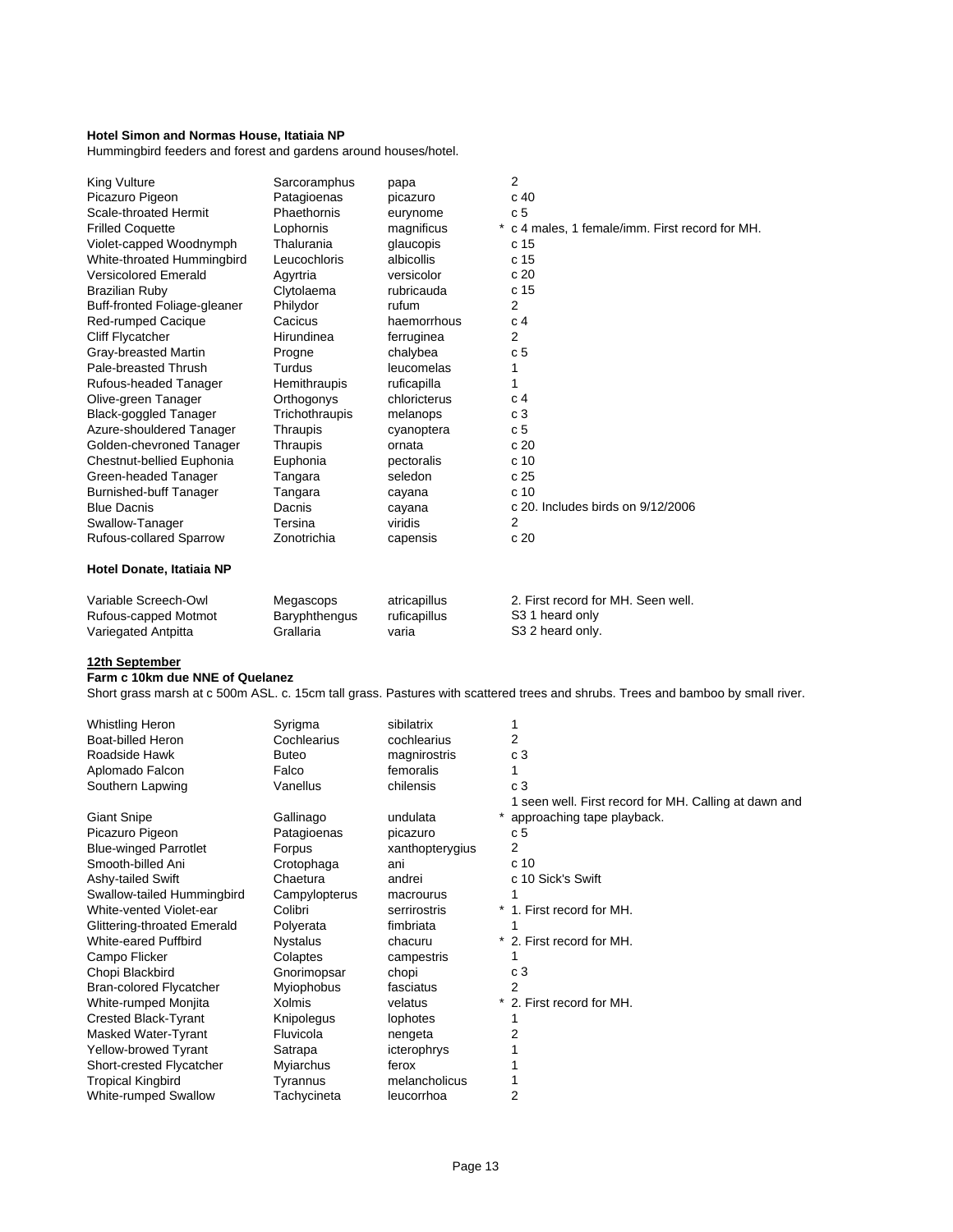| <b>Blue-and-white Swallow</b>                | Notiochelidon | cyanoleuca     | c 10                        |
|----------------------------------------------|---------------|----------------|-----------------------------|
| Southern Rough-winged Swallow Stelgidopteryx |               | ruficollis     |                             |
| House Wren                                   | Troglodytes   | aedon          |                             |
| Creamy-bellied Thrush                        | Turdus        | amaurochalinus |                             |
| <b>Chestnut-vented Conebill</b>              | Conirostrum   | speciosum      | * c 3. First record for MH. |
| Ruby-crowned Tanager                         | Tachyphonus   | coronatus      |                             |

## **Agulhas Negras Rd from Itamonte Road, 16 km due WNW Itamonte**

22d22.52'S, 44d45.64'W, start of road

Forest and bushy paramo at 1670 to 2400 m ASL.

| Southern Caracara              | Caracara       | plancus      |                                           |
|--------------------------------|----------------|--------------|-------------------------------------------|
| Picazuro Pigeon                | Patagioenas    | picazuro     | c20                                       |
| Plovercrest                    | Stephanoxis    | lalandi      | c <sub>3</sub>                            |
| Itatiaia Thistletail           | Oreophylax     | moreirae     | * c 10. First record for MH.              |
| Sharp-tailed Streamcreeper     | Lochmias       | nematura     | S3 1 heard only                           |
| Variable Antshrike             | Thamnophilus   | caerulescens |                                           |
| Rufous-backed Antvireo         | Dysithamnus    | xanthopterus | * 2 seen well. First record for MH.       |
| <b>Rufous-tailed Antbird</b>   | Drymophila     | qenei        | * 1. First record for MH.                 |
| Speckle-breasted Antpitta      | Hylopezus      | nattereri    | * 2. First record for MH.                 |
| <b>Rufous Gnateater</b>        | Conopophaga    | lineata      | 2                                         |
| Mouse-colored Tapaculo         | Scytalopus     | speluncae    | S <sub>3</sub> 1 heard only               |
| Black-and-gold Cotinga         | Tijuca         | atra         | 1 singing male seen. First record for MH. |
| Golden-winged Cacique          | Cacicus        | chrysopterus |                                           |
| Serra Tyrant-Manakin           | Neopelma       | chrysolophum |                                           |
| Mottle-cheeked Tyrannulet      | Phylloscartes  | ventralis    | 2                                         |
| <b>Velvety Black-Tyrant</b>    | Knipolegus     | nigerrimus   | 2                                         |
| Great Kiskadee                 | Pitangus       | sulphuratus  |                                           |
| Blue-and-white Swallow         | Notiochelidon  | cyanoleuca   | c 20                                      |
| Rufous-bellied Thrush          | Turdus         | rufiventris  | c <sub>5</sub>                            |
| <b>Hooded Siskin</b>           | Carduelis      | magellanica  | c 6                                       |
| Golden-chevroned Tanager       | Thraupis       | ornata       | 2                                         |
| Diademed Tanager               | Stephanophorus | diadematus   | 2                                         |
| Fawn-breasted Tanager          | Pipraeidea     | melanonota   | 1 male                                    |
| <b>Blue Dacnis</b>             | Dacnis         | cayana       | 1 female                                  |
| Double-collared Seedeater      | Sporophila     | caerulescens |                                           |
| Great Pampa-Finch              | Embernagra     | platensis    | 1. First record for MH.                   |
| <b>Rufous-collared Sparrow</b> | Zonotrichia    | capensis     | c20                                       |
| <b>Thick-billed Saltator</b>   | Saltator       | maxillosus   | 2                                         |

#### **13th September**

#### **Itatiaia National Park, Tres Picos Trail**

Forest with much bamboo and epiphytes from 3550 to 3850 feet ASL. Also several Masked Titi Monkey.

| Plumbeous Pigeon               | Patagioenas          | plumbea         | c <sub>5</sub>                        |
|--------------------------------|----------------------|-----------------|---------------------------------------|
| Gray-fronted Dove              | Leptotila            | rufaxilla       | 1                                     |
| Maroon-bellied Parakeet        | Pyrrhura             | frontalis       | c <sub>10</sub>                       |
| <b>Blue-winged Parrotlet</b>   | Forpus               | xanthopterygius | c <sub>4</sub>                        |
| Scaly-headed Parrot            | <b>Pionus</b>        | maximiliani     | 2                                     |
| Squirrel Cuckoo                | Piaya                | cayana          | 2                                     |
| Ferruginous Pygmy-Owl          | Glaucidium           | brasilianum     | S <sub>3</sub> 1 heard only           |
| <b>Frilled Coquette</b>        | Lophornis            | magnificus      | 3 in hotel parking lot                |
| Surucua Trogon                 | Trogon               | surrucura       | c 4. form aurantius with orange belly |
| Rufous-capped Motmot           | <b>Baryphthengus</b> | ruficapillus    | S <sub>3</sub> 2 heard only           |
| Spot-billed Toucanet           | Selenidera           | maculirostris   | S <sub>3</sub> 1 heard only           |
| <b>White-barred Piculet</b>    | Picumnus             | cirratus        | 2                                     |
| Robust Woodpecker              | Campephilus          | robustus        |                                       |
| White-browed Foliage-gleaner   | Anabacerthia         | amaurotis       | 2                                     |
| Buff-fronted Foliage-gleaner   | Philydor             | rufum           | c <sub>10</sub>                       |
| White-collared Foliage-gleaner | Anabazenops          | fuscus          | 2                                     |
| Pale-browed Treehunter         | Cichlocolaptes       | leucophrus      |                                       |
| Olivaceous Woodcreeper         | Sittasomus           | griseicapillus  |                                       |
| Planalto Woodcreeper           | Dendrocolaptes       | platyrostris    |                                       |
| Lesser Woodcreeper             | Xiphorhynchus        | fuscus          | 2                                     |
|                                |                      |                 |                                       |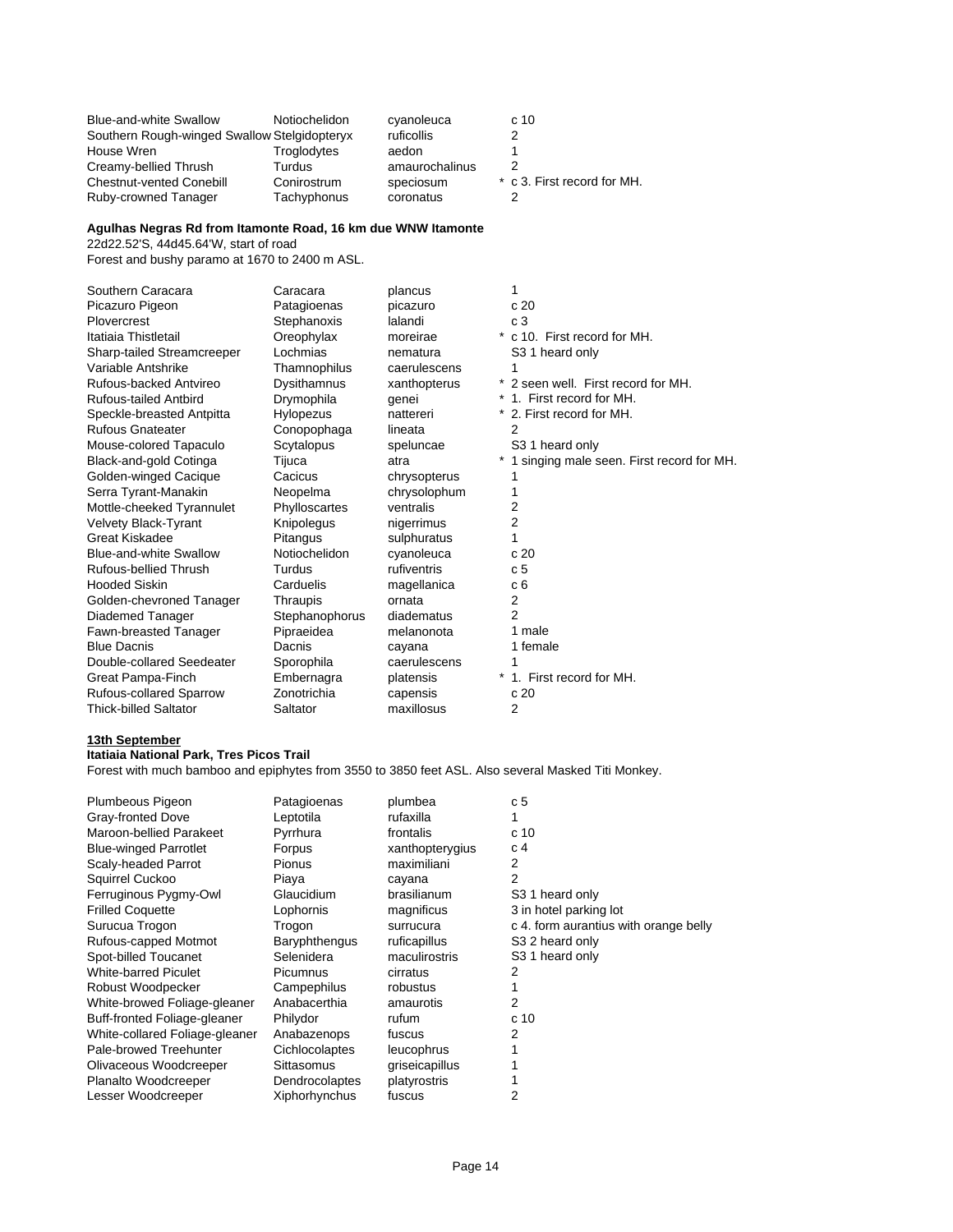| Scalloped Woodcreeper<br><b>Black-billed Scythebill</b><br>Tufted Antshrike | Lepidocolaptes<br>Campylorhamphus<br>Mackenziaena | falcinellus<br>falcularius<br>severa | 2<br>S <sub>3</sub> 1 heard only<br>S3 2 heard only |
|-----------------------------------------------------------------------------|---------------------------------------------------|--------------------------------------|-----------------------------------------------------|
| Plain Antvireo                                                              | Dysithamnus                                       | mentalis                             | c 5                                                 |
| Star-throated Antwren                                                       | Myrmotherula                                      | gularis                              | 2                                                   |
| Ferruginous Antbird                                                         | Drymophila                                        | ferruginea                           | c3                                                  |
| Bertoni's Antbird                                                           | Drymophila                                        | rubricollis                          | 2                                                   |
| Rufous-tailed Antbird                                                       | Drymophila                                        | genei                                | 1. First record for MH.                             |
| Ochre-rumped Antbird                                                        | Drymophila                                        | ochropyga                            | 2                                                   |
| White-bibbed Antbird                                                        | Myrmeciza                                         | loricata                             | * 2. First record for MH.                           |
| Such's Antthrush                                                            | Chamaeza                                          | meruloides                           | S3 2 heard only                                     |
| Variegated Antpitta                                                         | Grallaria                                         | varia                                | S3 2 heard only                                     |
| <b>Rufous Gnateater</b>                                                     | Conopophaga                                       | lineata                              | 2                                                   |
| <b>Slaty Bristlefront</b>                                                   | Merulaxis                                         | ater                                 | S3 1 heard only                                     |
| White-breasted Tapaculo                                                     | Scytalopus                                        | indigoticus                          | S <sub>3</sub> 1 heard only                         |
| Swallow-tailed Cotinga                                                      | Phibalura                                         | flavirostris                         | 2, feeding on elderberry in parking lot             |
| <b>Blue Manakin</b>                                                         | Chiroxiphia                                       | caudata                              | c <sub>3</sub>                                      |
| Mouse-colored Tyrannulet                                                    | Phaeomyias                                        | murina                               | S3 1 heard only                                     |
| <b>Yellow Tyrannulet</b>                                                    | Capsiempis                                        | flaveola                             | 1                                                   |
| Gray-hooded Flycatcher                                                      | Mionectes                                         | rufiventris                          | 1                                                   |
| Sepia-capped Flycatcher                                                     | Leptopogon                                        | amaurocephalus                       | 1                                                   |
| Rough-legged Tyrannulet                                                     | Phyllomyias                                       | burmeisteri                          | 1 seen well. First record for MH.                   |
| Gray-capped Tyrannulet                                                      | Phyllomyias                                       | griseocapilla                        | 2                                                   |
| Eared Pygmy-Tyrant                                                          | <b>Myiornis</b>                                   | auricularis                          | S <sub>3</sub> 1 heard only                         |
| Drab-breasted Bamboo-Tyrant                                                 | Hemitriccus                                       | diops                                | c 3. First record for MH.                           |
| Large-headed Flatbill                                                       | Ramphotrigon                                      | megacephalum                         | c3                                                  |
| Yellow-olive Flycatcher                                                     | Tolmomyias                                        | sulphurescens                        | 3                                                   |
| Euler's Flycatcher                                                          | Lathrotriccus                                     | euleri                               | S3 2 heard only                                     |
| Long-tailed Tyrant                                                          | Colonia                                           | colonus                              | 3                                                   |
| Short-crested Flycatcher                                                    | Myiarchus                                         | ferox                                | 2                                                   |
| Great Kiskadee                                                              | Pitangus                                          | sulphuratus                          | c 4                                                 |
| Social Flycatcher                                                           | Myiozetetes                                       | similis                              | 1                                                   |
| Greenish Schiffornis                                                        | Schiffornis                                       | virescens                            | c3                                                  |
| <b>Chestnut-crowned Becard</b>                                              | Pachyramphus                                      | castaneus                            | 2                                                   |
| Southern Rough-winged Swallow Stelgidopteryx                                |                                                   | ruficollis                           | c 5                                                 |
| Yellow-legged Thrush                                                        | Platycichla                                       | flavipes                             | c 10                                                |
| Creamy-bellied Thrush                                                       | Turdus                                            | amaurochalinus                       | 2                                                   |
| <b>Rufous-crowned Greenlet</b>                                              | Hylophilus                                        | poicilotis                           | S3 1 heard only                                     |
| Rufous-browed Peppershrike                                                  | Cyclarhis                                         | gujanensis                           | S3 2 heard only                                     |
| Golden-crowned Warbler                                                      | Basileuterus                                      | culicivorus                          | c 5                                                 |
| White-rimmed Warbler                                                        | Basileuterus                                      | leucoblepharus                       | 2                                                   |
| Rufous-headed Tanager                                                       | Hemithraupis                                      | ruficapilla                          | c <sub>4</sub>                                      |
| <b>Black-goggled Tanager</b>                                                | Trichothraupis                                    | melanops                             | 2                                                   |
| Golden-chevroned Tanager                                                    | Thraupis                                          | ornata                               | c 30                                                |
| Diademed Tanager                                                            | Stephanophorus                                    | diadematus                           | c 4                                                 |
| Fawn-breasted Tanager                                                       | Pipraeidea                                        | melanonota                           | 2                                                   |
| Blue-naped Chlorophonia                                                     | Chlorophonia                                      |                                      | 2                                                   |
| Gilt-edged Tanager                                                          |                                                   | cyanea                               | * c 10. First record for MH.                        |
|                                                                             | Tangara                                           | cyanoventris                         |                                                     |
| Uniform Finch                                                               | Haplospiza                                        | unicolor                             | 1                                                   |
| Marsh by road at c. 1.7 km due NNE of Itatiaia                              |                                                   |                                      |                                                     |
| Chestnut-capped Blackbird                                                   | Chrysomus                                         | ruficapillus                         | c 6                                                 |
| Streamer-tailed Tyrant                                                      | Gubernetes                                        | yetapa                               | 3                                                   |
| Wedge-tailed Grass-Finch                                                    | Emberizoides                                      | herbicola                            | * 1. First record for MH.                           |
| Along road between Itatiaia and Sao Paolo                                   |                                                   |                                      |                                                     |

Savanna Hawk Buteogallus meridionalis

### **14th September**

**Graciosa Road between 14 and 24 km due E of Campina Grande**

Grassland savanna with scattered trees, patches of Araucaria forest, montane forest up to ~850 m ASL and then lowland forest further east.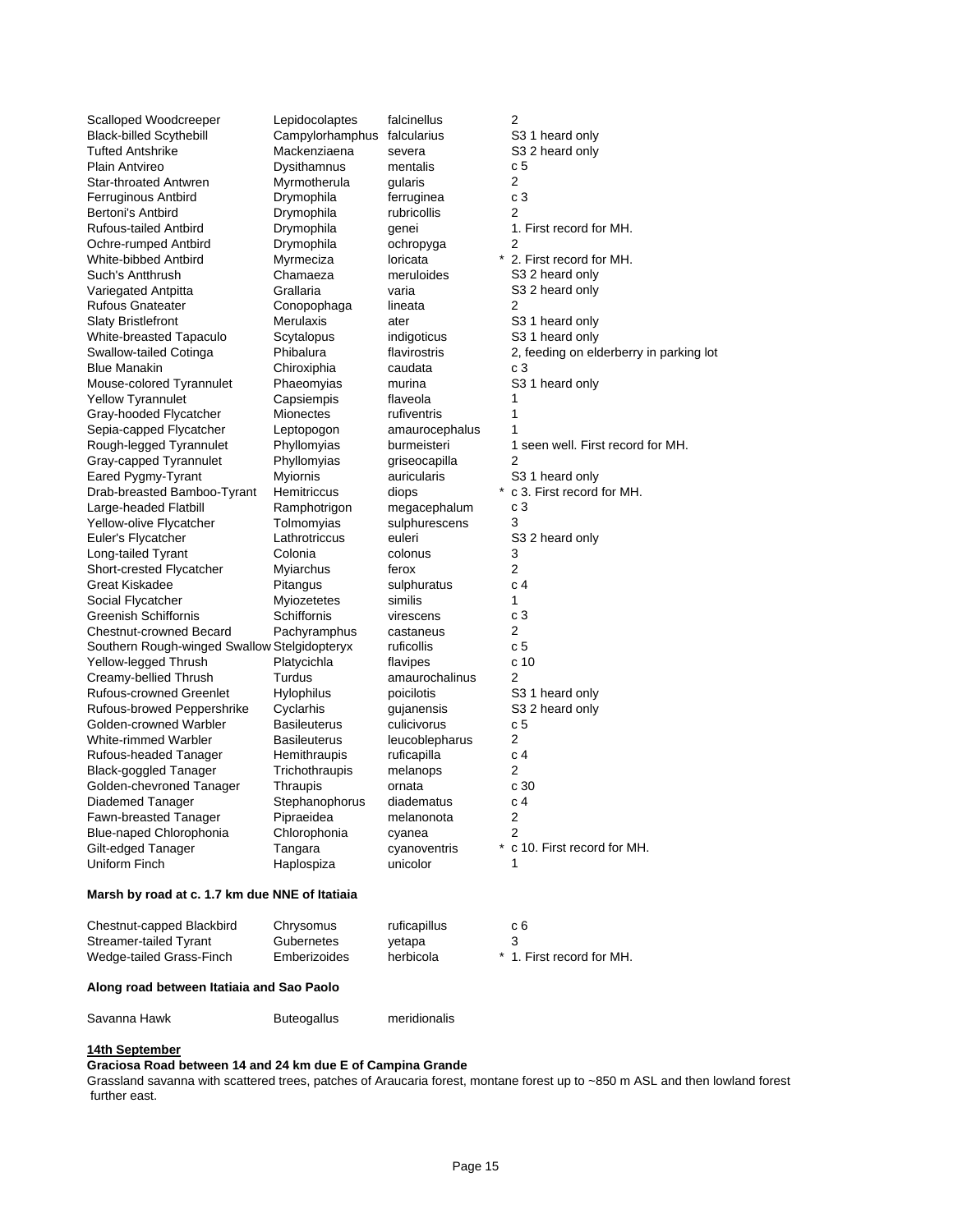| <b>Black Vulture</b>         | Coragyps       | atratus         | c <sub>50</sub>           |
|------------------------------|----------------|-----------------|---------------------------|
| Laughing Falcon              | Herpetotheres  | cachinnans      |                           |
| Southern Lapwing             | Vanellus       | chilensis       | 2                         |
| <b>Blue-winged Parrotlet</b> | Forpus         | xanthopterygius | 2                         |
| Gray-rumped Swift            | Chaetura       | cinereiventris  | c 10                      |
| Swallow-tailed Hummingbird   | Campylopterus  | macrourus       | 1                         |
| <b>Red-breasted Toucan</b>   | Ramphastos     | dicolorus       | c 4                       |
| White Woodpecker             | Melanerpes     | candidus        |                           |
| Social Flycatcher            | Myiozetetes    | similis         |                           |
| <b>Streaked Flycatcher</b>   | Myiodynastes   | maculatus       | 2                         |
| Yellow-legged Thrush         | Platycichla    | flavipes        | 2                         |
| Rufous-bellied Thrush        | Turdus         | rufiventris     | c 4                       |
| Creamy-bellied Thrush        | Turdus         | amaurochalinus  |                           |
| Azure Jay                    | Cyanocorax     | caeruleus       | * 1. First record for MH. |
| Sayaca Tanager               | Thraupis       | sayaca          | 2                         |
| Diademed Tanager             | Stephanophorus | diadematus      | 2                         |
| Fawn-breasted Tanager        | Pipraeidea     | melanonota      |                           |
| Green-headed Tanager         | Tangara        | seledon         | c 4                       |
| Swallow-Tanager              | Tersina        | viridis         | 2                         |
| Long-tailed Reed-Finch       | Donacospiza    | albifrons       | * 2. First record for MH. |

#### **Atami (housing area), Pantal do Parana, E of Paranagua**

Rough marshy grassland at few meters above sea level and within 300 m of ocean. Scattered trees and bushes.

|              |              | c <sub>40</sub> |
|--------------|--------------|-----------------|
| Coragyps     | atratus      | c <sub>10</sub> |
| <b>Buteo</b> | magnirostris |                 |
| Vanellus     | chilensis    | c 30            |
| Gallinago    | paraquaiae   | c3              |
| Athene       | cunicularia  | 2               |
| Colaptes     | campestris   | 2               |
| Anthus       | lutescens    | c 5.            |
|              | Fregata      | magnificens     |

### **Boat from Portal do Parana to Isla dos Pinheiros**

| Brown Booby           | Sula          | leucogaster  | c20                                |
|-----------------------|---------------|--------------|------------------------------------|
| Neotropic Cormorant   | Phalacrocorax | brasilianus  | c 30                               |
| Gray-necked Wood-Rail | Aramides      | caianea      |                                    |
| Kelp Gull             | Larus         | dominicanus  | c <sub>10</sub>                    |
| Sandwich Tern         | Sterna        | sandvicensis | 1 Cayenne Tern, Sterna eurygnatha. |
| Roval Tern            | Sterna        | maxima       | c 30                               |

## **Isla dos Pinheiros, Portal do Parana**

Forested island, tidal bay. Also c. 10 small dolphin: Tucuxi.

| Brown Booby                      | Sula          | leucogaster               | c 10                                                       |
|----------------------------------|---------------|---------------------------|------------------------------------------------------------|
| Neotropic Cormorant              | Phalacrocorax | brasilianus               | c 1500. Flying into roost in trees on island at dusk.      |
| <b>Black-crowned Night-Heron</b> | Nycticorax    | nycticorax                | c 3                                                        |
| Yellow-crowned Night-Heron       | Nyctanassa    | violacea                  |                                                            |
| Boat-billed Heron                | Cochlearius   | cochlearius               | c20                                                        |
| <b>Black Vulture</b>             | Coragyps      | atratus                   | c20                                                        |
| <b>Turkey Vulture</b>            | Cathartes     | aura                      | 2                                                          |
| Southern Caracara                | Caracara      | plancus                   | 2                                                          |
| Gray-necked Wood-Rail            | Aramides      | cajanea                   |                                                            |
| Kelp Gull                        | Larus         | dominicanus               |                                                            |
|                                  |               |                           | c 800. Flying into roost in trees on island at dusk. First |
| <b>Red-tailed Parrot</b>         | Amazona       | brasiliensis<br>$^{\ast}$ | record for MH                                              |
| Ringed Kingfisher                | Cervle        | torquatus                 |                                                            |
| Channel-billed Toucan            | Ramphastos    | vitellinus                | 2                                                          |
| Red-breasted Toucan              | Ramphastos    | dicolorus                 | c8                                                         |
| Long-billed Wren                 | Thryothorus   | longirostris              | S <sub>3</sub> 2 heard only                                |
|                                  |               |                           | 3. Birds watched on forested rocky island from boat just   |
| Azure Jay                        | Cyanocorax    | caeruleus                 | offshore.                                                  |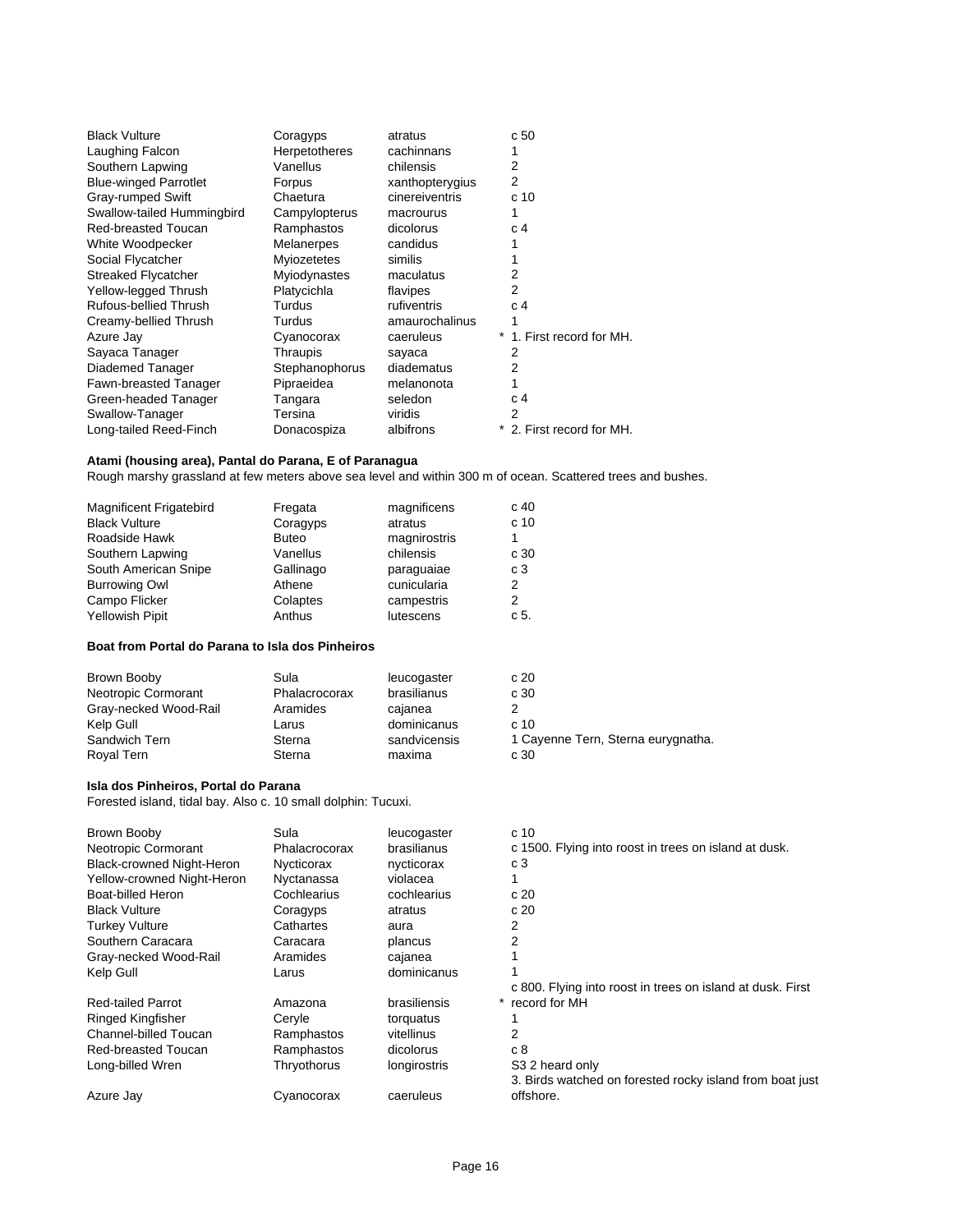### **15th September Boat from Isla dos Pinheiros to Portal do Parana**

| Brown Booby                | Sula          | leucogaster  | c 20  |
|----------------------------|---------------|--------------|-------|
| Neotropic Cormorant        | Phalacrocorax | brasilianus  | c 40  |
| <b>Great Egret</b>         | Ardea         | alba         | c 5   |
| Little Blue Heron          | Egretta       | caerulea     | c 20  |
| Snowy Egret                | Egretta       | thula        | c 30  |
| Yellow-crowned Night-Heron | Nyctanassa    | violacea     | 1     |
| Boat-billed Heron          | Cochlearius   | cochlearius  | 1     |
| <b>Black Vulture</b>       | Coragyps      | atratus      | c 50. |
| Southern Caracara          | Caracara      | plancus      | 3     |
| Yellow-headed Caracara     | Milvago       | chimachima   | 1     |
| Semipalmated Plover        | Charadrius    | semipalmatus | 5     |
| Kelp Gull                  | Larus         | dominicanus  | c 15  |
| Royal Tern                 | Sterna        | maxima       | c 300 |

### **Rice fields between Garuva and Sitio Alegria, Sta Catarina**

| White-faced Ibis           | Plegadis         | chihi        |                             |
|----------------------------|------------------|--------------|-----------------------------|
| White-faced Whistling-Duck | Dendrocygna      | viduata      |                             |
| <b>Brazilian Teal</b>      | Amazonetta       | brasiliensis |                             |
| Common Moorhen             | Gallinula        | chloropus    |                             |
| White-backed Stilt         | Himantopus       | melanurus    | * c. 5 First record for MH. |
| <b>Rufous Hornero</b>      | <b>Furnarius</b> | rufus        |                             |
| <b>Great Kiskadee</b>      | Pitangus         | sulphuratus  |                             |

### **Sitio Alegrias, c 13km due ENE of Garuva, Santa Catarina St**

25d55.08'S, 48d47.78'W.

Forest of c. 5 m tall, reedy marsh areas with Lowland Atlantic rainforest patches, scrubby scattered bushes. Banana plantations and other bushy crops. Feeder at house with fruit.

| <b>Black Vulture</b><br><b>White-collared Swift</b><br>Surucua Trogon | Coragyps<br>Streptoprocne<br>Trogon | atratus<br>zonaris<br>surrucura | c 10<br>c <sub>10</sub><br>2                                                             |
|-----------------------------------------------------------------------|-------------------------------------|---------------------------------|------------------------------------------------------------------------------------------|
| Variable Antshrike                                                    | Thamnophilus                        | caerulescens                    | 1 pair of male and female<br>c 3. First record for MH. One bird banded on right leg with |
| Parana Antwren                                                        | Formicivora                         | acutirostris                    | metal and red rings.                                                                     |
| White-shouldered Fire-eye                                             | Pyriglena                           | leucoptera                      | 2                                                                                        |
| Restinga Tyrannulet                                                   | Phylloscartes                       | kronei                          | c 3. First record for MH.                                                                |
| Kaempfer's Tody-Tyrant                                                | <b>Hemitriccus</b>                  | kaempferi                       | * 1. First record for MH. Seen well and photographed.                                    |
| Social Flycatcher                                                     | Myiozetetes                         | similis                         | c 6                                                                                      |
| Long-billed Wren                                                      | Thryothorus                         | longirostris                    | S3 2 heard only                                                                          |
| Azure Jay                                                             | Cyanocorax                          | caeruleus                       |                                                                                          |
| <b>Tropical Parula</b>                                                | Parula                              | pitiayumi                       | 2                                                                                        |
| Golden-crowned Warbler                                                | <b>Basileuterus</b>                 | culicivorus                     | 2                                                                                        |
| Azure-shouldered Tanager                                              | Thraupis                            | cyanoptera                      | c 3                                                                                      |
| <b>Blue Dacnis</b>                                                    | Dacnis                              | cayana                          | 1 female/imm.                                                                            |
| Saffron Finch                                                         | Sicalis                             | flaveola                        | 2                                                                                        |
| <b>Rufous-collared Sparrow</b>                                        | Zonotrichia                         | capensis                        |                                                                                          |

## **Universidad Livre Do Meio Ambiente, Curitiba, Parana State**

Small patch of woodland with swampy understorey. c 800 m ASL. Flooded quarry.

| Neotropic Cormorant           | Phalacrocorax | brasilianus |                                             |
|-------------------------------|---------------|-------------|---------------------------------------------|
| Slaty-breasted Wood-Rail      | Aramides      | saracura    |                                             |
| Squirrel Cuckoo               | Piava         | cayana      |                                             |
| Canebrake Groundcreeper       | Clibanornis   |             | dendrocolaptoides * 2. First record for MH. |
| <b>Blue-and-white Swallow</b> | Notiochelidon | cyanoleuca  |                                             |
| Rufous-bellied Thrush         | Turdus        | rufiventris | 3                                           |

**By road c 9.2 km due SSE of Sao Jose Dos Pinhais, Parana St** Entrance at 25d36.85'S, 49d8.83'W.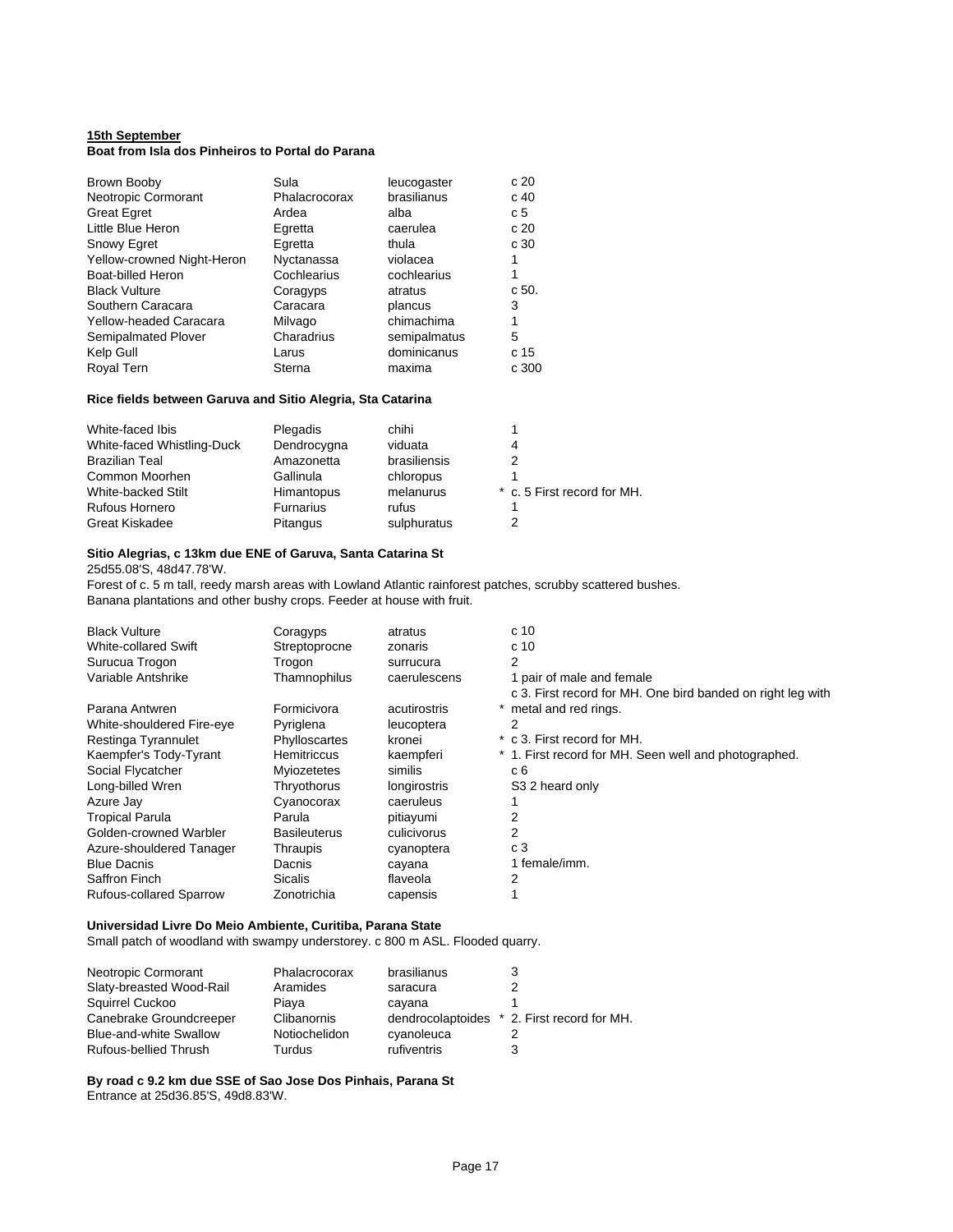Forest patches with some Araucaria. Rough grassy areas and some tussocky and bushy marsh areas. 910m ASL.

| <b>Brown Tinamou</b>           | Crypturellus       | obsoletus      | S3 2 heard only           |
|--------------------------------|--------------------|----------------|---------------------------|
| Savanna Hawk                   | <b>Buteogallus</b> | meridionalis   |                           |
| Southern Caracara              | Caracara           | plancus        | c 10                      |
| Southern Lapwing               | Vanellus           | chilensis      | c <sub>10</sub>           |
| Picazuro Pigeon                | Patagioenas        | picazuro       | c <sub>10</sub>           |
| Ruddy Ground-Dove              | Columbina          | talpacoti      | C <sub>4</sub>            |
| Scalloped Woodcreeper          | Lepidocolaptes     | falcinellus    | 1. First record for MH.   |
| Creamy-bellied Thrush          | Turdus             | amaurochalinus |                           |
| Fawn-breasted Tanager          | Pipraeidea         | melanonota     |                           |
| Lesser Grass-Finch             | Emberizoides       | ypiranganus    | * 1. First record for MH. |
| <b>Rufous-collared Sparrow</b> | Zonotrichia        | capensis       | 2                         |

### **Parque Barigui, Curitiba, Parana State**

| Southern Lapwing        | Vanellus  | chilensis |                                                                   |
|-------------------------|-----------|-----------|-------------------------------------------------------------------|
| Long-tufted Screech-Owl | Megascops |           | sanctaecatarinae * 3. First record for MH. Came to tape of voice. |

### **16th September**

# **Vila Velha State Park, Ponto Grossa, Parana State**

Bushy savanna and small patches of forest at c. 700 m ASL. Rocky sandstone cliffs at hilltop with nesting swifts and buff-necked ibis.

| <b>Brown Tinamou</b>                         | Crypturellus       | obsoletus      | S <sub>3</sub> 1 heard only                                    |
|----------------------------------------------|--------------------|----------------|----------------------------------------------------------------|
| Red-winged Tinamou                           | Rhynchotus         | rufescens      | * S3 c 5 heard only. Responding to tape but not seen.          |
| Buff-necked Ibis                             | <b>Theristicus</b> | caudatus       | S1 1 sat on cliff top. Nesting?                                |
| <b>Brazilian Teal</b>                        | Amazonetta         | brasiliensis   | 6                                                              |
| <b>Black Vulture</b>                         | Coragyps           | atratus        | c <sub>10</sub>                                                |
| Crane Hawk                                   | Geranospiza        | caerulescens   | 1                                                              |
| Southern Caracara                            | Caracara           | plancus        | c 5.                                                           |
| Slaty-breasted Wood-Rail                     | Aramides           | saracura       | c <sub>3</sub>                                                 |
| Southern Lapwing                             | Vanellus           | chilensis      | c <sub>10</sub>                                                |
| Picazuro Pigeon                              | Patagioenas        | picazuro       | c 20                                                           |
| <b>Eared Dove</b>                            | Zenaida            | auriculata     | c <sub>5</sub>                                                 |
| Maroon-bellied Parakeet                      | Pyrrhura           | frontalis      | c <sub>6</sub>                                                 |
| Squirrel Cuckoo                              | Piaya              | cayana         | 1                                                              |
| <b>Striped Cuckoo</b>                        | Tapera             | naevia         | S3 2 heard only                                                |
| <b>White-collared Swift</b>                  | Streptoprocne      | zonaris        | c20                                                            |
|                                              |                    |                | S1 c 20. First record for MH. Including one bird sat on cliff, |
| <b>Biscutate Swift</b>                       | Streptoprocne      | biscutata      | presumably incubating.                                         |
| White Woodpecker                             | Melanerpes         | candidus       | c <sub>3</sub>                                                 |
| Campo Flicker                                | Colaptes           | campestris     | c <sub>5</sub>                                                 |
| Rufous Hornero                               | Furnarius          | rufus          | c 10                                                           |
| <b>Shiny Cowbird</b>                         | Molothrus          | bonariensis    | c <sub>10</sub>                                                |
| Yellow-rumped Marshbird                      | Pseudoleistes      | guirahuro      | c <sub>10</sub>                                                |
| <b>Yellow-browed Tyrant</b>                  | Satrapa            | icterophrys    | 1                                                              |
| <b>Great Kiskadee</b>                        | Pitangus           | sulphuratus    | c <sub>5</sub>                                                 |
| Social Flycatcher                            | Myiozetetes        | similis        | 2                                                              |
| White-rumped Swallow                         | Tachycineta        | leucorrhoa     | 2                                                              |
| Southern Rough-winged Swallow Stelgidopteryx |                    | ruficollis     | c <sub>5</sub>                                                 |
| Chalk-browed Mockingbird                     | Mimus              | saturninus     | 2                                                              |
| Creamy-bellied Thrush                        | Turdus             | amaurochalinus |                                                                |
|                                              |                    |                | 2. First record for MH. Birds quite tame, taking food from     |
| Plush-crested Jay                            | Cyanocorax         | chrysops       | $\ast$<br>hand.                                                |
| <b>Red-crested Finch</b>                     | Coryphospingus     | cucullatus     | S3 2 heard only                                                |
| Saffron Finch                                | <b>Sicalis</b>     | flaveola       | c <sub>4</sub>                                                 |
| <b>Rufous-collared Sparrow</b>               | Zonotrichia        | capensis       | c 10                                                           |
| Green-winged Saltator                        | Saltator           | similis        | S3 1 heard only                                                |
| Glaucous-blue Grosbeak                       | Cvanoloxia         | glaucocaerulea | * 1. First record for MH.                                      |

### **Canyon Guartela State Park, near Tibagi, Parana State**

Bushy savanna on hillsides at c 800 m ASL. Small patches of forest with deciduous trees, Araucaria and other conifers. Extensive rocky crags, river with large waterfall.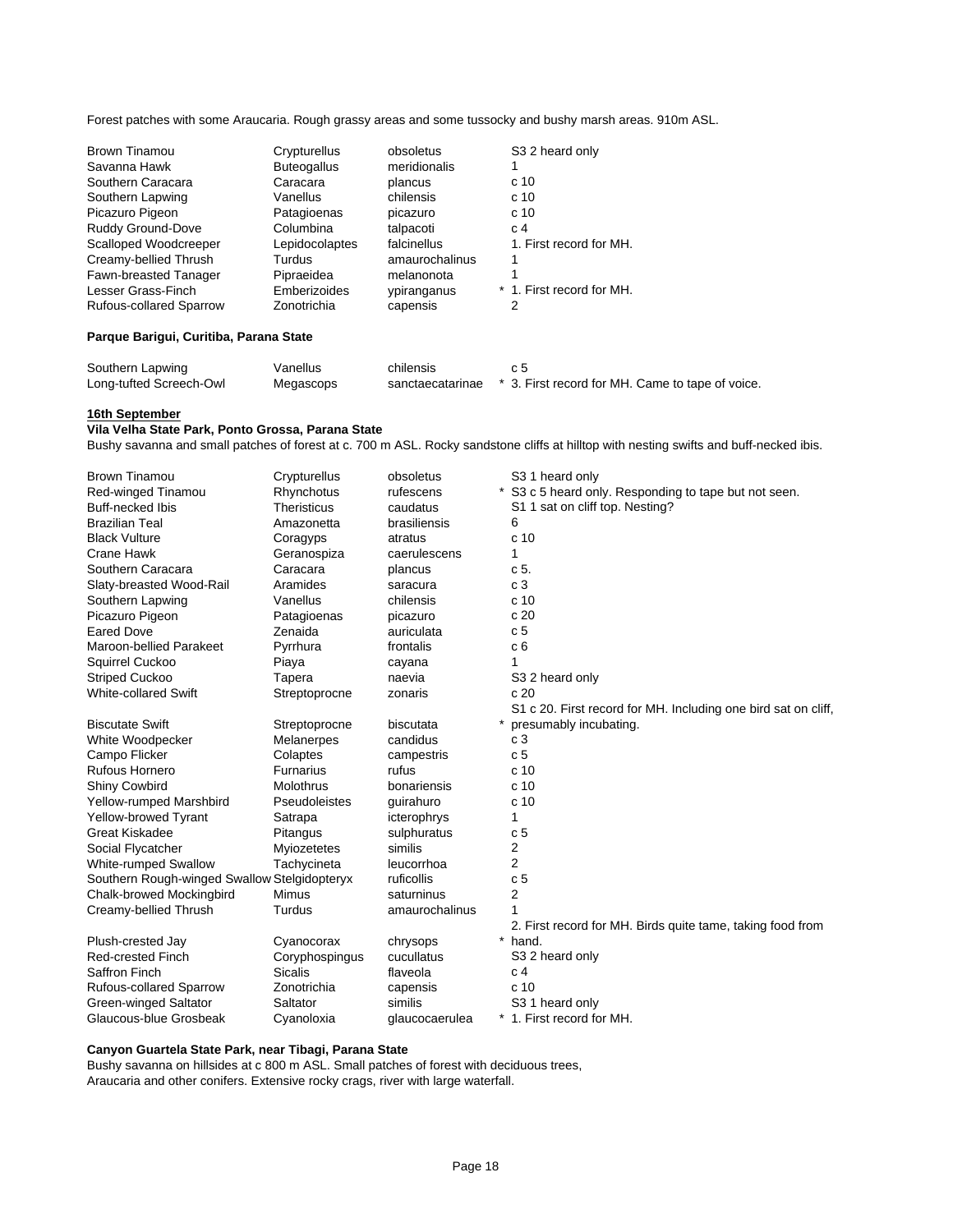Brown Tinamou Crypturellus obsoletus S3 2 heard only Tataupa Tinamou Crypturellus tataupa S3 1 heard only Red-winged Tinamou **Rhynchotus** rufescens S3 2 heard only Black Vulture Coragyps atratus c 20 Turkey Vulture **Cathartes** aura c 3 Swallow-tailed Kite **Elanoides** forficatus c 12 Southern Caracara Caracara plancus c 6 American Kestrel **Falco** Sparverius 1 Dusky-legged Guan **Penelope** obscura 2 Slaty-breasted Wood-Rail Aramides saracura c 4 Southern Lapwing Vanellus chilensis c 4 Picazuro Pigeon **Patagioenas** picazuro c 60 Eared Dove **Carry 2** Zenaida **auriculata** C 20 Scaled Dove **Columbina** squammata c 6 Gray-fronted Dove **Leptotila** rufaxilla c 4 Maroon-bellied Parakeet Pyrrhura frontalis c 6 Scaly-headed Parrot Pionus maximiliani 2<br>
Sooty Swift Conseloides fumigatus \* c Great Dusky Swift Cypseloides senex \* c 5. First record for MH. Red-breasted Toucan Ramphastos dicolorus c 4 White Woodpecker Melanerpes candidus 1<br>Campo Flicker Colaptes campestris c 6 Campo Flicker Colaptes campestris Rufous Hornero **Furnarius** rufus c 10 Firewood-gatherer Anumbius annumbi S1 1 at nest Variable Antshrike Thamnophilus caerulescens S3 1 heard only Red-rumped Cacique Cacicus haemorrhous S1 c 10 at nesting colony Chopi Blackbird Gnorimopsar chopi c 5 Southern Beardless-Tyrannulet Camptostoma obsoletum 1 Yellow-bellied Elaenia **Elaenia** Flavogaster 2 Gray Monjita  $X$ olmis cinereus \* c 5. First record for MH. White-rumped Monjita Xolmis velatus c 4<br>
Cattle Tyrant Cattle Tyrant C 4 Cattle Tyrant **Machetornis** rixosa c 4<br>
Great Kiskadee **C 5** Pitangus exploreratus c 5 Great Kiskadee **Pitangus** Sulphuratus Creat Kiskadee Fork-tailed Flycatcher Tyrannus savana 1 Hellmayr's Pipit Anthus hellmayri c 3 House Wren Troglodytes aedon S3 1 heard only Rufous-bellied Thrush Turdus rufiventris c 4 Pale-breasted Thrush Turdus leucomelas c 6 Azure Jay **Cyanocorax** caeruleus 2 Plush-crested Jay Cyanocorax chrysops 1 Golden-crowned Warbler Basileuterus culicivorus 2 Sayaca Tanager Thraupis sayaca c 6 Violaceous Euphonia **Euphonia Euphonia** violacea Swallow-Tanager Tersina viridis c 8 Grassland Yellow-Finch Sicalis Sicalis luteola 2 Stripe-tailed Yellow-Finch Sicalis citrina \* c 5. First record for MH. Wedge-tailed Grass-Finch Emberizoides herbicola c 10 Grassland Sparrow **Ammodramus** humeralis c 3 Rufous-collared Sparrow Zonotrichia capensis c 10

\* c 3. First record for MH.

#### **17th September**

# **by dirt road off Hwy BR277, c 17km due SW of Sete Salto,**

25d17.98'S, 49d51;38'W.

Rough pastures; ploughed fields; scrub areas among pastures; scattered trees. 1050 m ASL.

| Red-winged Tinamou      | Rhynchotus           | rufescens  | S <sub>3</sub> c <sub>3</sub> heard only             |
|-------------------------|----------------------|------------|------------------------------------------------------|
| Spotted Nothura         | Nothura              | maculosa   | * 4. First record for MH. Feeding on ploughed field. |
| Buff-necked Ibis        | <b>Theristicus</b>   | caudatus   | c 4                                                  |
| Southern Caracara       | Caracara             | plancus    | c 10                                                 |
| Southern Lapwing        | Vanellus             | chilensis  | c 40                                                 |
| South American Snipe    | Gallinago            | paraguaiae | C <sub>4</sub>                                       |
| Guira Cuckoo            | Guira                | quira      |                                                      |
| Yellow-rumped Marshbird | <b>Pseudoleistes</b> | quirahuro  | c20                                                  |
| Sharp-tailed Tyrant     | Culicivora           | caudacuta  | * 2. First record for MH.                            |